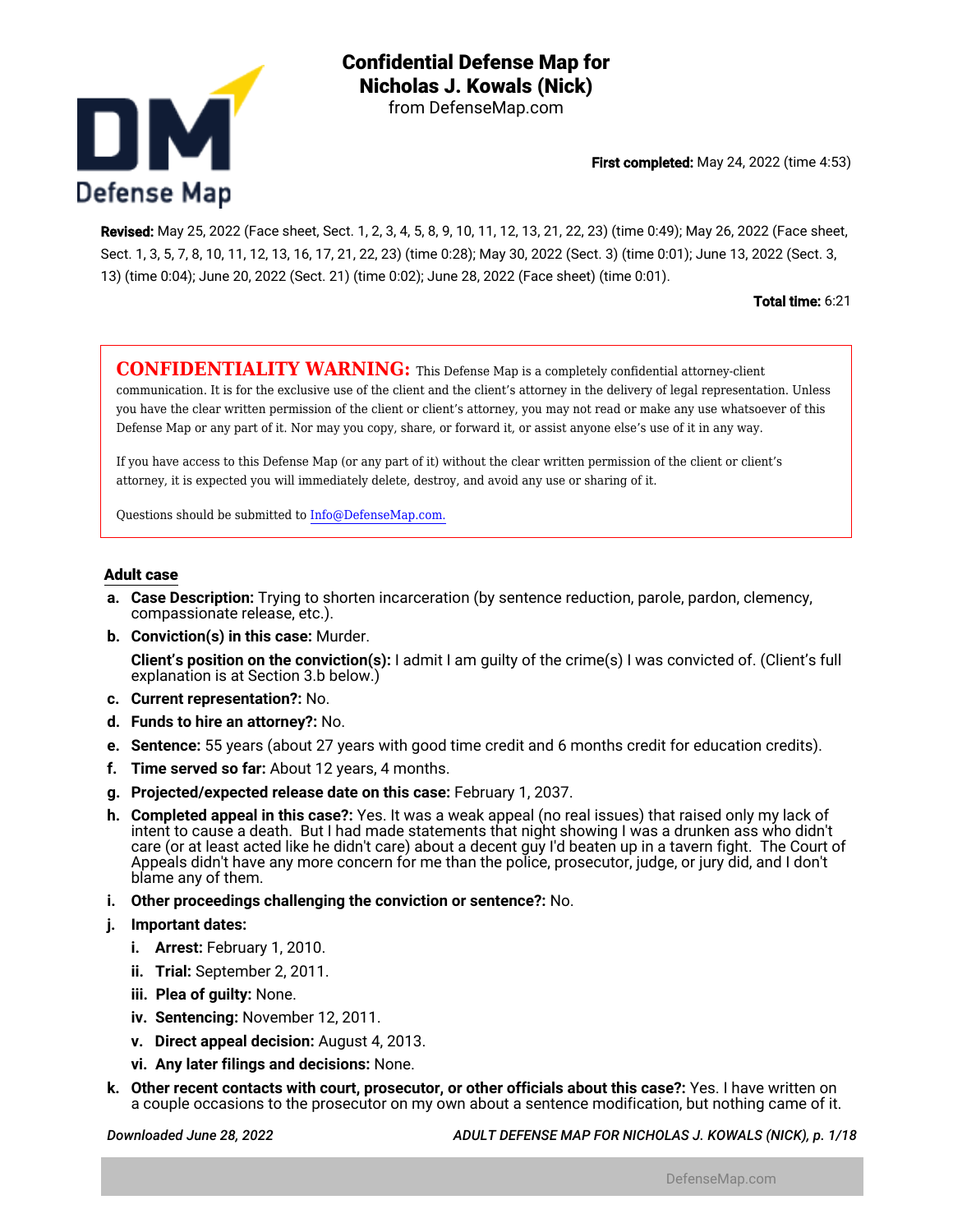- **l. Case Type:** State case.
- **m. Court/Locale:** Polk Superior Court, Des Moines, Iowa.; Polk County, Iowa, USA.
- **n. Case number:** 71-D-0034599-2010-CR-0889.
- **o. Defense attorneys (and attorney-client relationships):** At both my trial and appeal I had Anthony Buford, a public defender, 410 West Washington St., Des Moines, Iowa.
- **p. Prosecutor:** Mr. Franklin Collins.
- **q. Judge:** Judge Terry Morgan.
- **r. Custody/Probation/Parole:** In custody (On this charge and 55-year sentence.)/Not on probation/Not on parole.

\_\_\_\_\_\_\_\_\_\_\_\_\_\_\_\_\_\_\_\_\_\_\_\_\_\_\_\_\_\_\_\_\_\_\_\_\_\_\_\_\_\_\_\_\_\_\_\_\_\_\_\_\_\_\_\_\_\_\_\_\_\_\_\_\_\_\_\_\_\_\_\_ \_\_\_\_\_\_\_\_\_\_\_\_\_\_\_\_\_\_\_\_\_\_\_\_\_\_\_\_\_\_\_\_\_\_\_\_\_\_\_\_\_\_\_\_\_\_\_\_\_\_\_\_\_\_\_\_\_\_\_\_\_\_\_\_\_\_\_\_\_\_\_\_ \_\_\_\_\_\_\_\_\_\_\_\_\_\_\_\_\_\_\_\_\_\_\_\_\_\_\_\_\_\_\_\_\_\_\_\_\_\_\_\_\_\_\_\_\_\_\_\_\_\_\_\_\_\_\_\_\_\_\_\_\_\_\_\_\_\_\_\_\_\_\_\_ \_\_\_\_\_\_\_\_\_\_\_\_\_\_\_\_\_\_\_\_\_\_\_\_\_\_\_\_\_\_\_\_\_\_\_\_\_\_\_\_\_\_\_\_\_\_\_\_\_\_\_\_\_\_\_\_\_\_\_\_\_\_\_\_\_\_\_\_\_\_\_\_ \_\_\_\_\_\_\_\_\_\_\_\_\_\_\_\_\_\_\_\_\_\_\_\_\_\_\_\_\_\_\_\_\_\_\_\_\_\_\_\_\_\_\_\_\_\_\_\_\_\_\_\_\_\_\_\_\_\_\_\_\_\_\_\_\_\_\_\_\_\_\_\_ \_\_\_\_\_\_\_\_\_\_\_\_\_\_\_\_\_\_\_\_\_\_\_\_\_\_\_\_\_\_\_\_\_\_\_\_\_\_\_\_\_\_\_\_\_\_\_\_\_\_\_\_\_\_\_\_\_\_\_\_\_\_\_\_\_\_\_\_\_\_\_\_ \_\_\_\_\_\_\_\_\_\_\_\_\_\_\_\_\_\_\_\_\_\_\_\_\_\_\_\_\_\_\_\_\_\_\_\_\_\_\_\_\_\_\_\_\_\_\_\_\_\_\_\_\_\_\_\_\_\_\_\_\_\_\_\_\_\_\_\_\_\_\_\_ \_\_\_\_\_\_\_\_\_\_\_\_\_\_\_\_\_\_\_\_\_\_\_\_\_\_\_\_\_\_\_\_\_\_\_\_\_\_\_\_\_\_\_\_\_\_\_\_\_\_\_\_\_\_\_\_\_\_\_\_\_\_\_\_\_\_\_\_\_\_\_\_ \_\_\_\_\_\_\_\_\_\_\_\_\_\_\_\_\_\_\_\_\_\_\_\_\_\_\_\_\_\_\_\_\_\_\_\_\_\_\_\_\_\_\_\_\_\_\_\_\_\_\_\_\_\_\_\_\_\_\_\_\_\_\_\_\_\_\_\_\_\_\_\_ \_\_\_\_\_\_\_\_\_\_\_\_\_\_\_\_\_\_\_\_\_\_\_\_\_\_\_\_\_\_\_\_\_\_\_\_\_\_\_\_\_\_\_\_\_\_\_\_\_\_\_\_\_\_\_\_\_\_\_\_\_\_\_\_\_\_\_\_\_\_\_\_ \_\_\_\_\_\_\_\_\_\_\_\_\_\_\_\_\_\_\_\_\_\_\_\_\_\_\_\_\_\_\_\_\_\_\_\_\_\_\_\_\_\_\_\_\_\_\_\_\_\_\_\_\_\_\_\_\_\_\_\_\_\_\_\_\_\_\_\_\_\_\_\_ \_\_\_\_\_\_\_\_\_\_\_\_\_\_\_\_\_\_\_\_\_\_\_\_\_\_\_\_\_\_\_\_\_\_\_\_\_\_\_\_\_\_\_\_\_\_\_\_\_\_\_\_\_\_\_\_\_\_\_\_\_\_\_\_\_\_\_\_\_\_\_\_ \_\_\_\_\_\_\_\_\_\_\_\_\_\_\_\_\_\_\_\_\_\_\_\_\_\_\_\_\_\_\_\_\_\_\_\_\_\_\_\_\_\_\_\_\_\_\_\_\_\_\_\_\_\_\_\_\_\_\_\_\_\_\_\_\_\_\_\_\_\_\_\_ \_\_\_\_\_\_\_\_\_\_\_\_\_\_\_\_\_\_\_\_\_\_\_\_\_\_\_\_\_\_\_\_\_\_\_\_\_\_\_\_\_\_\_\_\_\_\_\_\_\_\_\_\_\_\_\_\_\_\_\_\_\_\_\_\_\_\_\_\_\_\_\_

#### **Birth/Race/Gender**

- **s. Age:** 32.
- **t. Race:** White; Not Hispanic/Latino.
- **u. Gender:** Male.

#### **Contact information**

**v. Address:** 99015941

Iowa State Penitentiary

2111 330th Avenue

PO Box 316

Fort Madison, IA 52627.

- **w. Primary Telephone:** [Unanswered.] **Email:** [Unanswered.]
- **x. Emergency Contacts:**

[Unanswered.]

**Professional(s):** Charlie Asher (Attorney).

Notes:

<span id="page-1-0"></span>*Downloaded June 28, 2022 ADULT DEFENSE MAP FOR NICHOLAS J. KOWALS (NICK), p. 2/18*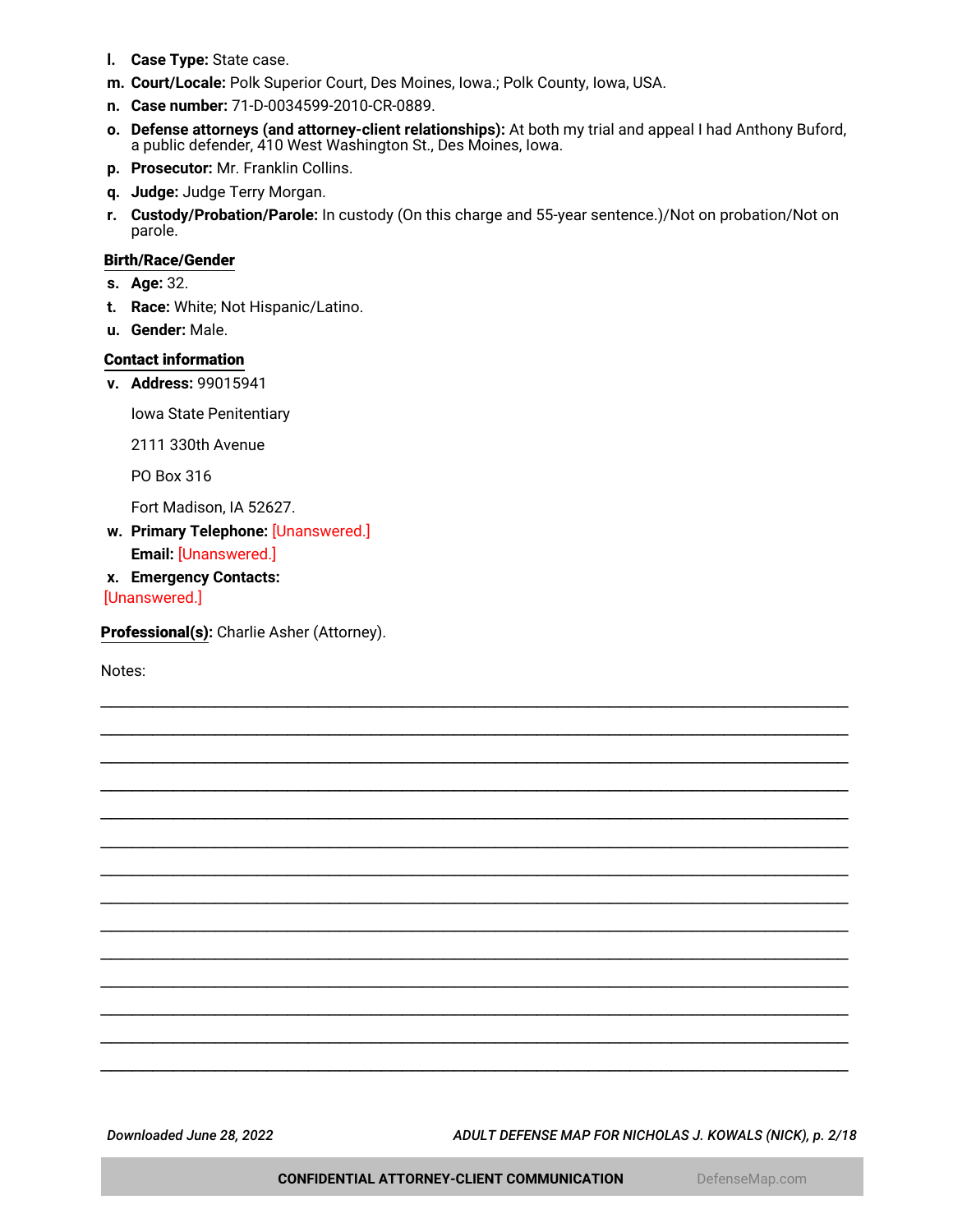

# **Important notes to client on use of this Defense Map and these 7 Flags.**

- $\checkmark$  The following 7 Flags may help you and your attorney in deciding on the best steps to take. But, the entire report is important, so read it all carefully. Take notes for your next discussion with your attorney.
- ✓ You can log back on as often as you want to add more information.

 $\checkmark$  Clients can often help their cases by considering any personal changes they'd like to make in their lives. Even one positive change can help many cases.

### 1. **Case descriptors from client**

- **1. Guilt or innocence in fact** [\(Section 3, p. 5\):](#page-4-0) Completely guilty.
- **2. Current representation** (Face sheet c): No attorney currently.
- **3. Funds for counsel** (Face sheet d): Has no funds for counsel.
- **4. Projected/expected release date** (Face sheet j): February 1, 2037.
- **5. Time served already** (Face sheet h): About 12 years, 4 months.
- **6. Trial?** [\(Section 3, p. 5\):](#page-4-0) Had a trial .
- **7. Client testified?** [\(Section 3, p. 5\)](#page-4-0): No.
- 2. **Additional errors cited** [\(Section 3, p. 5\)](#page-4-0).
- 3. **Past/other cases**:
	- **Past arrests and charges** [\(Section 4, p. 6\)](#page-5-0): Prior record disclosed.
	- **Other important legal cases** [\(Section 5, p. 6\)](#page-5-1): Other important legal cases disclosed.
- **Physical health** [\(Section 7, p. 7\)](#page-6-0): Significant health issue disclosed.
- 5. **Outlook and functioning**:
	- **1. Childhood years** [\(Section 13, p. 9\):](#page-8-0) 16 childhood assets reported as either partly or completely missing, and 33 childhood challenges disclosed. The client's responses show an Adverse Childhood Experience (ACE) score of 8 out of 10.
	- **2. Adult years** [\(Section 15, p. 12\):](#page-11-0) 2 of 14 important life assets either missing or partially missing.
	- **3. Addictive patterns** 1 possible issue(s) disclosed.
		- **a. Use of alcohol** [\(Section 16, p. 13\):](#page-12-0) 26 significant responses, a serious indication (2 out of 2) of a possible alcohol issue.
	- **4. Counseling history** [\(Section 20, p. 14\)](#page-13-0): Counseling history disclosed.

6. **The client reports a wish to make changes in these 3 areas of life** [\(Section 22, p. 16\)](#page-15-0):

- **1. Relationships** (details on p. 16).
- **2. Education** (details on p. 16).
- **3. Work/work skills** (details on p. 16).

7. **Character and mitigation evidence** [\(Section 23, p. 17\)](#page-16-0).

Action ideas of attorney and client after reading this Flags page:

**NOTE: Special attention may be warranted for the information summarized in Flags 5 and 6 above. Useful options may include (a) an addiction evaluation, (b) a counseling/therapy evaluation, and (c) any other course of action counsel and client think could be helpful.**

\_\_\_\_\_\_\_\_\_\_\_\_\_\_\_\_\_\_\_\_\_\_\_\_\_\_\_\_\_\_\_\_\_\_\_\_\_\_\_\_\_\_\_\_\_\_\_\_\_\_\_\_\_\_\_\_\_\_\_\_\_\_\_\_\_\_\_\_\_\_\_\_ \_\_\_\_\_\_\_\_\_\_\_\_\_\_\_\_\_\_\_\_\_\_\_\_\_\_\_\_\_\_\_\_\_\_\_\_\_\_\_\_\_\_\_\_\_\_\_\_\_\_\_\_\_\_\_\_\_\_\_\_\_\_\_\_\_\_\_\_\_\_\_\_ \_\_\_\_\_\_\_\_\_\_\_\_\_\_\_\_\_\_\_\_\_\_\_\_\_\_\_\_\_\_\_\_\_\_\_\_\_\_\_\_\_\_\_\_\_\_\_\_\_\_\_\_\_\_\_\_\_\_\_\_\_\_\_\_\_\_\_\_\_\_\_\_

*Downloaded June 28, 2022 ADULT DEFENSE MAP FOR NICHOLAS J. KOWALS (NICK), p. 3/18*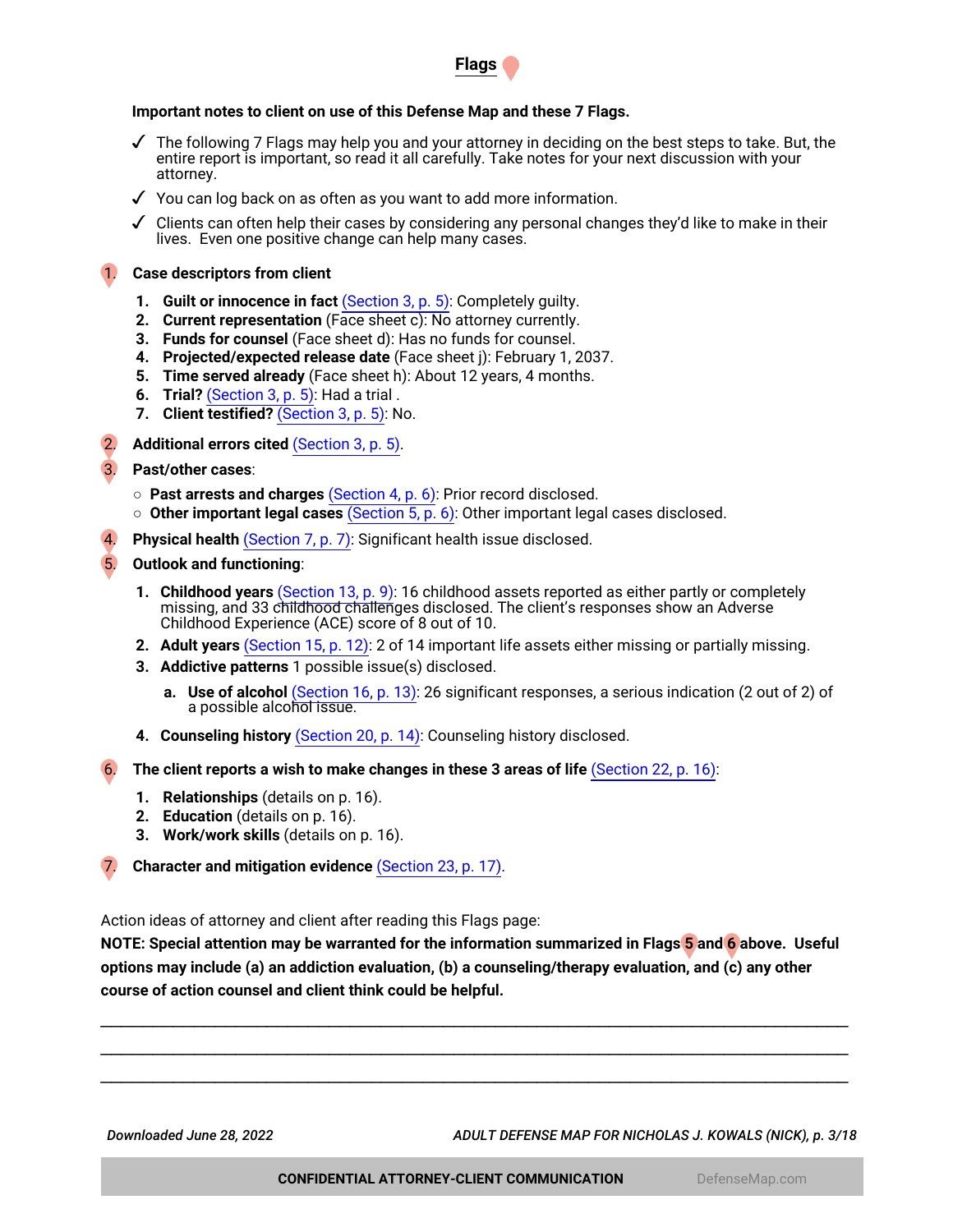# **Summary of Sections**

# **Part A: Legal**

- **1. What's most on client's mind** [\(p. 5\)](#page-4-1).
- **2. Client's safety/Emergency needs** [\(p. 5\).](#page-4-2)
- **3. Case details** [\(p. 5\)](#page-4-0).
- **4. Other criminal cases/arrests** [\(p. 6\)](#page-5-0).
- **5. Other important legal cases** [\(p. 6\)](#page-5-1).

# **Part B: Basic Profile**

- **6. Military service** [\(p. 7\)](#page-6-1).
- **7. Physical health** [\(p. 7\).](#page-6-0)
- **8. Family and other important relationships** [\(p. 7\)](#page-6-2).
- **9. Education** [\(p. 8\).](#page-7-0)
- **10. Employment** [\(p. 8\)](#page-7-1).
- **11. Use of free time** [\(p. 8\).](#page-7-2)

### **Part C: Personal Challenges**

- **12. PTSD/Repeating bad memories or nightmares** [\(p. 9\).](#page-8-1)
- **13. Childhood years** [\(p. 9\).](#page-8-0)
- **14. One or more controlling or hurtful partners** [\(p. 12\).](#page-11-1)
- **15. Adult years** [\(p. 12\).](#page-11-0)

### **Part D: Addictive Patterns**

- **16. Use of alcohol** [\(p. 13\).](#page-12-0)
- **17. Use of drugs (other than alcohol)** [\(p. 13\).](#page-12-1)
- **18. Other abuse or addiction issues** [\(p. 13\).](#page-12-2)

# **Part E: Personal Functioning**

- **19. Mood and functioning issues** [\(p. 14\).](#page-13-1)
- **20. Counseling history** [\(p. 14\).](#page-13-0)

# **Part F: Life Patterns and Character and Mitigation Evidence**

- **21. Client today** [\(p. 14\)](#page-13-2).
- **22. Client's thoughts on the future** [\(p. 16\)](#page-15-0).
- **23. Character and mitigation evidence** [\(p. 17\).](#page-16-0)

*Downloaded June 28, 2022 ADULT DEFENSE MAP FOR NICHOLAS J. KOWALS (NICK), p. 4/18*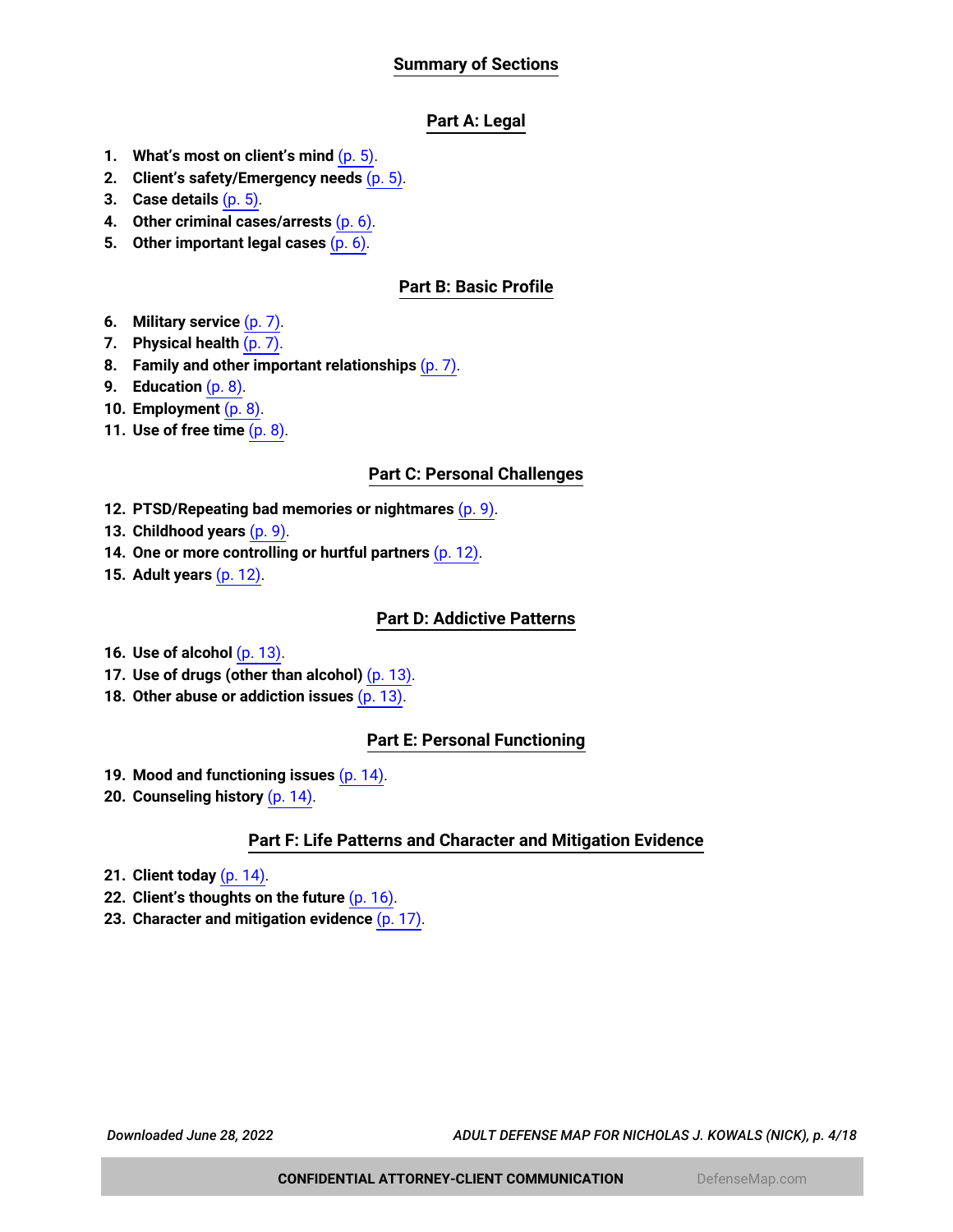# **Sections**

# **Part A: Legal**

# <span id="page-4-1"></span>**1. What's most on client's mind** ([Up to Flags Page](#page-1-0))

I think most about my son and bringing the power of Alcoholics Anonymous, Narcotics Anonymous, and the 12 Steps to fellow inmates.

My son Nick Jr. is an absolutely amazing person, and I would like to play as much of a role in his life as possible. His mother is very good at keeping us in touch, and I draw a lot of happiness out of relating with my son. I owe him so much coming out of this terrible mistake of mine. I would like to pay back this debt as fully as possible--by getting out and being the best hands-on dad possible.

### <span id="page-4-2"></span>**2. Client's safety/Emergency needs** ([Up to Flags Page](#page-1-0))

- **a. Client's sense of personal safety:** Completely safe. Prison is never 100%, but I have a very supportive network here (staff and fellow inmates). I'm okay.
- **b. Emergency needs?:** No.

### <span id="page-4-0"></span>**3. Case details** ([Up to Flags Page](#page-1-0))

- **a. The charge(s):** I was convicted of beating a man up in a stupid tavern fight (one that I was mostly responsible for) and causing his death. Everything I did was with my fists, but I caused the death of a very, very decent man. And for no useful reason whatsoever.
- **b. Client's position on the conviction(s), underlying causes, and any co-defendants:** I admit I am guilty of the crime(s) I was convicted of. While I did not intend for this man to die, I understand the law is that I am responsible for the natural and foreseeable consequences of my behavior. I was the one who was drunk, who provoked this fight, and who landed of the blows that killed this man.

I was a selfish young man acting foolishly. Some words were exchanged about a basketball game on the television, and I turned it into a reason to try to prove my manhood.

This was all my fault, 100%, though it took about 4 years and my immersion in AA to accept this.

- **c. Co-defendants?:** No.
- **d. Contributing factors:** My selfish personality and my alcohol abuse.

I would say that even when this happened, I was devastated by what I had done. But I was not big enough or clear enough in my thinking to be able to face that. So I was living a selfish life with one selfish choice after another.

- **e. Other people involved?:** No.
- **f. Gun or other weapon involved?:** No.
- **g. Violence involved?:** Yes. I was (and remain) a very strong person, and my victim was no match for what I could do to him. In a way, this was more violent than if someone had used a gun - just selfishly beating up someone. I was drunk and do not have a perfect recollection of what happened. But I could not dispute the accounts of onlookers who said that I must have struck Mr. Penrod 10 or 12 times, mostly to his head.
- **h. Any victims:** Yes. Mr. Gary Penrod wasn't guilty of anything but being out with some friends to enjoy an evening. I found out later that he was 25 years old, a very good son and employee, a great friend to many people, and an overall very good man.
- **i. Interaction/statements with law enforcement:** I was surly but cooperative.
- **j. Client discussions with others about the events?:** Yes. This was many years ago, and I long ago gave up pretending I wasn't responsible for this. So, I have talked about this to many, many people, including here in prison in trying to reach inmates with drug and alcohol problems. I have no secrets about this.
- **k. Pled guilty instead of going to trial?:** No.
- **l. Defense theory of the case:** My attorney tried to argue to the jury that I did not intend anyone to die. Which was true. But, as I understand the law, I was responsible for "the natural and foreseeable

*Downloaded June 28, 2022 ADULT DEFENSE MAP FOR NICHOLAS J. KOWALS (NICK), p. 5/18*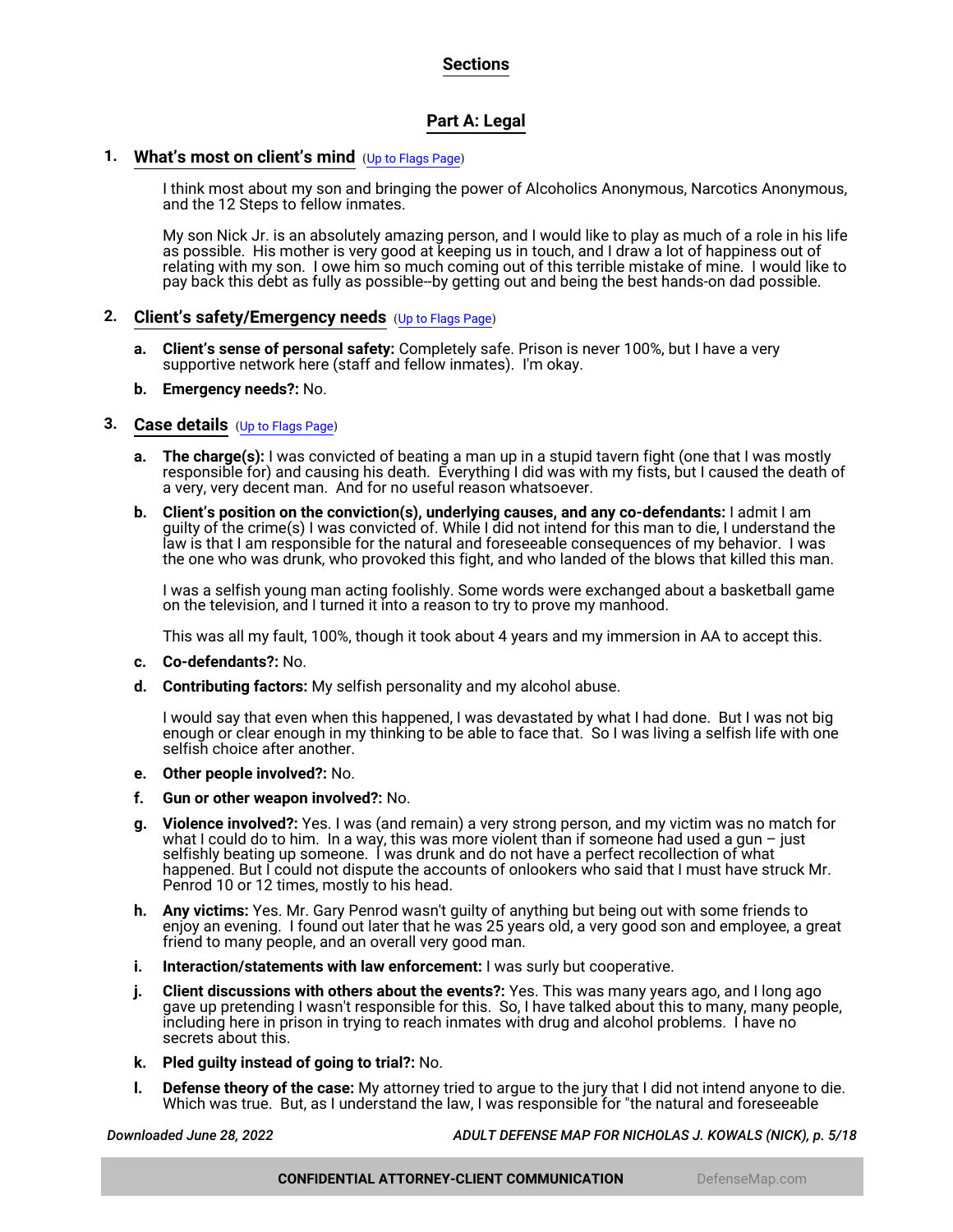consequences" of my behavior. Plus, I came off as such a jerk, I think the jury would've wanted to convict me under any circumstances.

- **m. Belief about reasons for guilty verdict:** Well, I did physically cause this poor man's death, and I was just as unsympathetic a person as you could imagine. I think the jury could even pick up my attorney had trouble relating with me. I think I would've voted for my conviction if I had a vote.
- **n. Client testified?:** No. My attorney thought that I would come off poorly (I think he was right), and the argument about my not wishing this poor man to have died was just as strong without my testimony.
- **o. An illegal sentence or illegal sentencing procedure?:** No.
- **p. Records in client's possession:** My family and I have all of these records.
- **q. Documents with client:** i. The charge and all pleadings.

ii. All court rulings.

iii. I think all the correspondence between the attorneys. This included an offer by the prosecution that I plead to voluntary manslaughter and agree to a 20-year sentence. But I refused this deal over my attorney's recommendation that I take it.

iv. The pathology report and autopsy showing the case fo death.

v. The PSR.

vi. The trial transcripts.

vii. The briefs on appeal.

**r. Other information about case or sentences?:** Yes. It was all due to my arrogance and selfish personality, but I also think the 20-year-old/manslaughter deal that I turned down would've been more than fair to me. I would be out by now. And I think it fit the facts of the case. But I have no one to blame but myself for not taking that deal.

### <span id="page-5-0"></span>**4. Other criminal cases/arrests** ([Up to Flags Page](#page-1-0))

- **a. Juvenile cases:** 4. I think there were four of these. They were all cases of being a minor in possession of alcohol.
- **b. Other adult cases:** 1.

**Details:** I had one DWI charge and conviction – and it was about one year before this fight that resulted in my current sentence. I got a \$300 fine, a 90-day license suspension, and a suspended 180-day sentence.

- **c. Any other arrests?:** No.
- **d. Other live cases?:** No.
- **e. Most shocking/difficult aspects of any (and all) arrests and detentions:** Seeing the young, lost, and crazy young inmates who come here and are very hard to interest in doing anything to help themselves. But I draw a lot of meaning out of trying to reach them.

#### <span id="page-5-1"></span>**5. Other important legal cases** ([Up to Flags Page](#page-1-0))

- **a. Any other legal cases now?:** No.
- **b. Past legal cases?:** Yes. My wife divorced me about 3 years after my arrest. But the divorce was friendly, and she has kept Nick Jr. and me connected.

\_\_\_\_\_\_\_\_\_\_\_\_\_\_\_\_\_\_\_\_\_\_\_\_\_\_\_\_\_\_\_\_\_\_\_\_\_\_\_\_\_\_\_\_\_\_\_\_\_\_\_\_\_\_\_\_\_\_\_\_\_\_\_\_\_\_\_\_\_\_\_\_ \_\_\_\_\_\_\_\_\_\_\_\_\_\_\_\_\_\_\_\_\_\_\_\_\_\_\_\_\_\_\_\_\_\_\_\_\_\_\_\_\_\_\_\_\_\_\_\_\_\_\_\_\_\_\_\_\_\_\_\_\_\_\_\_\_\_\_\_\_\_\_\_ \_\_\_\_\_\_\_\_\_\_\_\_\_\_\_\_\_\_\_\_\_\_\_\_\_\_\_\_\_\_\_\_\_\_\_\_\_\_\_\_\_\_\_\_\_\_\_\_\_\_\_\_\_\_\_\_\_\_\_\_\_\_\_\_\_\_\_\_\_\_\_\_

Notes:

*Downloaded June 28, 2022 ADULT DEFENSE MAP FOR NICHOLAS J. KOWALS (NICK), p. 6/18*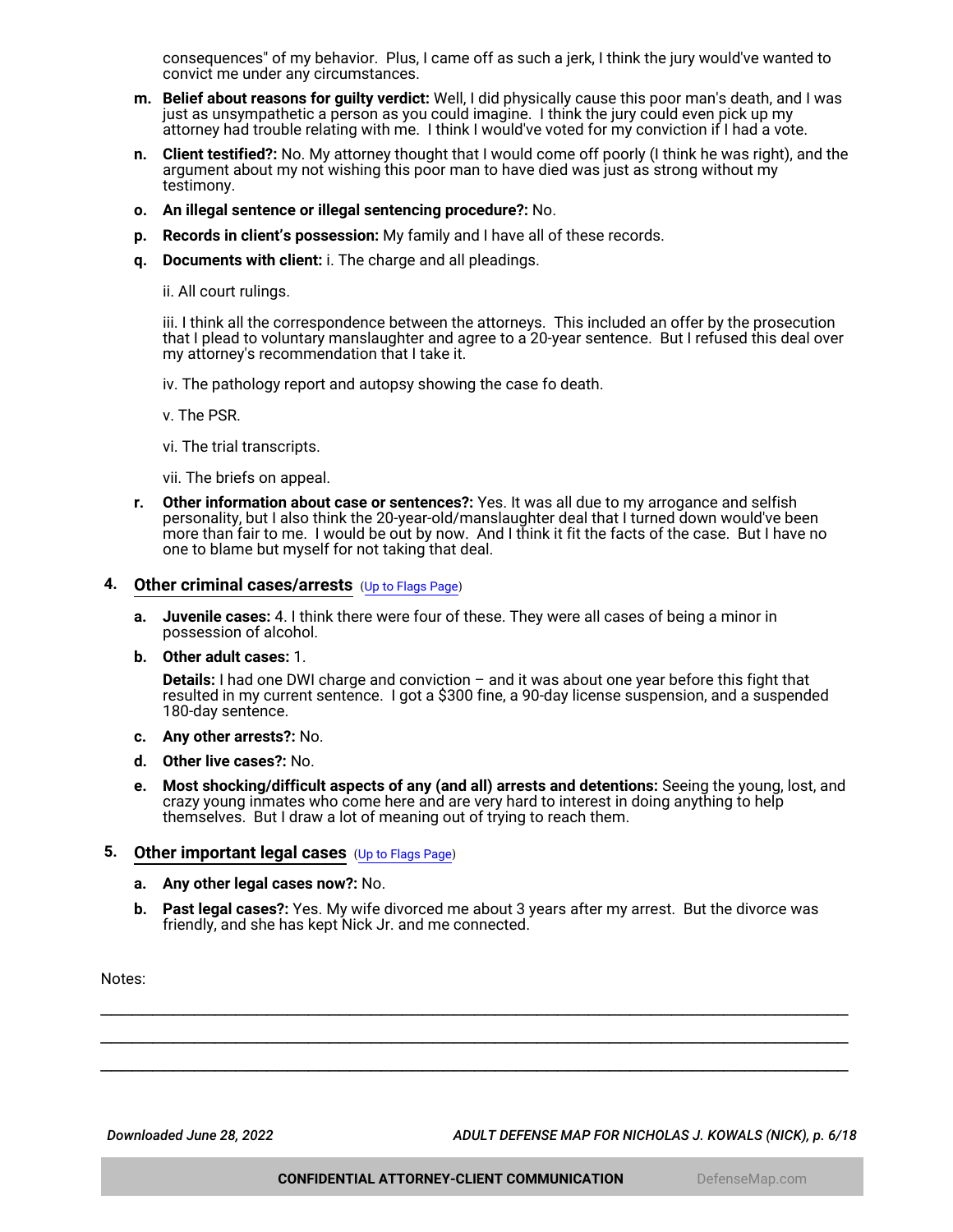# <span id="page-6-1"></span>**6. Military service** ([Up to Flags Page](#page-1-0))

None.

- <span id="page-6-0"></span>**7. Physical health** ([Up to Flags Page](#page-1-0))
	- **a. Overall health:** Good (2 out of 2).
	- **b. History of head injury?:** Yes. I used to brawl some when I was a bad drunk and was knocked out maybe 5-8 times. I don't think I have problems from this, but I don't know.
	- **c. History of losing consciousness?:** Yes. See above.
	- **d. Diagnosed with brain injury or disease?:** No.
	- **e. Other serious physical problems or disabilities?:** No.
	- **f. Major surgeries?:** No.
	- **g. Currently on medications?:** No.
	- **h. Medical condition making incarceration dangerous?:** No.
	- **i. Other important medical information?:** No.

# <span id="page-6-2"></span>**8. Family and other important relationships** ([Up to Flags Page](#page-1-0))

**a. Currently married?:** No.

### **Currently in a committed or long-term relationship?:** No.

**b. Married before?:** Yes. Sherry was a wonderful and did the best she could with me. We were married for about 4 years in all. We have Nick Jr. together, and she has been a great supporter of my relationship with him, for which I am extremely grateful.

She works in accounts payable at the Saint Joseph Medical Center. She is engaged to a very nice man who I understand is very good to her and to Nick Jr.

**c. Children:** 1. Nick Jr. is 14 years old, and he is just amazing. He is caring, kind, and intelligent. I have not asked for his forgiveness, though I have apologized to him for what I did to his childhood by this crime, my drinking, and so on. We speak on the phone every week, and I mail him two letters a week. From everything I know, he is a wonderful friend to his classmates, always looking out for what he can do for others, and a great comfort and help to his mother.

He is many of the things I wish I had been.

**d. Most positive and supportive people in client's life:** On the inside, I have a group of about six inmates who are as dedicated as I am to sobriety and self-improvement. We meet in one form or another several times a week, and every day I see most of them at least briefly. We are in promoting 12-Step meetings, and trying to get more inmates interested in their sobriety, spirituality, and service to others.

I'm proud to say our group was responsible for starting P.U.T.S. (Prisoners Using The Steps). This was our response to noticing that while many inmates go to recovery classes and AA and NA meetings, almost none of them seemed to know or use the Steps. After we heard some talks from RecoverySpeakers.com, we decided we needed to challenge ourselves, other inmates, our instructors and volunteers, and everyone to get this actual recovery going here.

Thanks to this P.U.T.S. effort, we finally have prisoners actual using the Steps.

There are also several staff members I think highly of, along with some volunteers. Sergeant Reynolds is a longtime friend, I'm proud to say. He comments often about how, "This place won't be the same when you get out, Kowals."

There are several regular volunteers here who are important to me, mostly connected to 12-Step meetings.

On the outside, my Uncle Richard, Aunt Louise, and brother Mark rank almost as high in importance as Nick Jr. and Sherry.

*Downloaded June 28, 2022 ADULT DEFENSE MAP FOR NICHOLAS J. KOWALS (NICK), p. 7/18*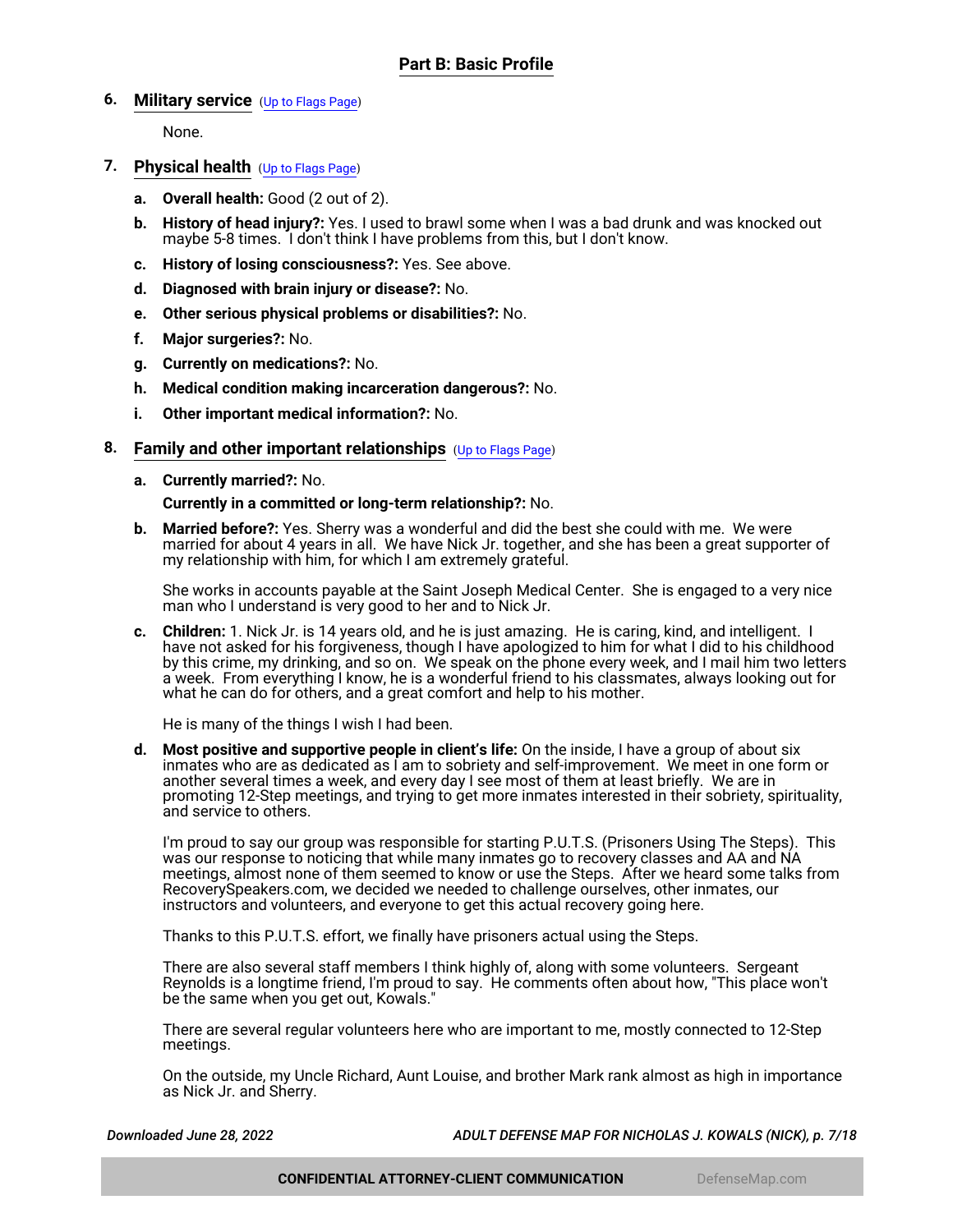- **e. Current unhealthy or hurtful relationships?:** No.
- **f. Other impactful people in client's life currently?:** Yes. There may be as many as 200 inmates here who look up to me and look to me for guidance. We could talk about this sometime. I certainly draw a great deal of strength from them, as it is in serving others that I maintain my own sobriety and continuing growth.

#### <span id="page-7-0"></span>**9. Education** ([Up to Flags Page](#page-1-0))

- **a. Currently in school?:** No.
- **b. Extent/description of education:** I dropped out of school in the 10th grade after a very short and poor high school performance. I didn't go back to school until I went to prison. Here I have had a great deal of success with education, and I've learned to love learning and reading. I got my GED and then a bachelors degree in liberal studies (with Highest Honors). I've concentrated in classes on psychology, addictions, recovery, writing, literature, and accounting.
- **c. Success in school:** A lot (2 out of 2). All of this came in prison.

#### <span id="page-7-1"></span>**10. Employment** ([Up to Flags Page](#page-1-0))

**a. Employed?:** Yes. I have almost had a position created for me here at the prison. I help with the 12- Step recovery programs, the different meetings, the literature we use, the podcasts and audios we tap into, and encouraging sponsorships by inmates with established periods of sobriety.

Before I took this position, 12-Step offerings in the prison were very hit-and-miss. For a while, no such programming or other recovery education was offered until the inmate had less than 24 months before release. This was really quite a crazy idea because we have a great deal of drug and alcohol use in all of our presents. (Certainly drugs are probably more available here than they are on the outside. And we have many, many overdoses all the time, some of them fatal.) I led a group of inmates to educate the institution that we need to offer recovery education, meetings, and encouragement from the minute an inmate arrives here, and I have been working with Sergeant Reynolds and others for the past 5 years and doing what I can to make this a national model.

In the past I was a tutor, sanitation worker, and Hospice companion for dying inmates. But my present job really takes all of my time.

- **b. Prior work experience:** On the outside I used to work in construction and RV assembly. I didn't dislike that work, but on the outside someday I hope to work in the field of addictions and sobriety.
- **c. Any other important information about employment or work history?:** Yes. I really like my work.

### <span id="page-7-2"></span>**11. Use of free time** ([Up to Flags Page](#page-1-0))

- **a. Currently:** Believe it or not, I don't have a lot of free time once you calculate the contact that I try to have with this many fellow inmates on addiction issues. I consider this work a major part of the amends that I owe Mr. Penrod and his family and all of society. But with over 3/4 of our inmates arriving with some form of these issues, there is almost no end to the good we can do.
- **b. Consequences from ways client has used free time:** Everything is made possible by this way of using our spare time. Most people don't know that Bill W. and Dr. Bob (the founders of AA and the 12 Steps) found each other because the only way they could stay sober was to help someone else stay sober.

\_\_\_\_\_\_\_\_\_\_\_\_\_\_\_\_\_\_\_\_\_\_\_\_\_\_\_\_\_\_\_\_\_\_\_\_\_\_\_\_\_\_\_\_\_\_\_\_\_\_\_\_\_\_\_\_\_\_\_\_\_\_\_\_\_\_\_\_\_\_\_\_ \_\_\_\_\_\_\_\_\_\_\_\_\_\_\_\_\_\_\_\_\_\_\_\_\_\_\_\_\_\_\_\_\_\_\_\_\_\_\_\_\_\_\_\_\_\_\_\_\_\_\_\_\_\_\_\_\_\_\_\_\_\_\_\_\_\_\_\_\_\_\_\_ \_\_\_\_\_\_\_\_\_\_\_\_\_\_\_\_\_\_\_\_\_\_\_\_\_\_\_\_\_\_\_\_\_\_\_\_\_\_\_\_\_\_\_\_\_\_\_\_\_\_\_\_\_\_\_\_\_\_\_\_\_\_\_\_\_\_\_\_\_\_\_\_ \_\_\_\_\_\_\_\_\_\_\_\_\_\_\_\_\_\_\_\_\_\_\_\_\_\_\_\_\_\_\_\_\_\_\_\_\_\_\_\_\_\_\_\_\_\_\_\_\_\_\_\_\_\_\_\_\_\_\_\_\_\_\_\_\_\_\_\_\_\_\_\_ \_\_\_\_\_\_\_\_\_\_\_\_\_\_\_\_\_\_\_\_\_\_\_\_\_\_\_\_\_\_\_\_\_\_\_\_\_\_\_\_\_\_\_\_\_\_\_\_\_\_\_\_\_\_\_\_\_\_\_\_\_\_\_\_\_\_\_\_\_\_\_\_

It is a story worth telling over and over in our prisons.

Notes:

*Downloaded June 28, 2022 ADULT DEFENSE MAP FOR NICHOLAS J. KOWALS (NICK), p. 8/18*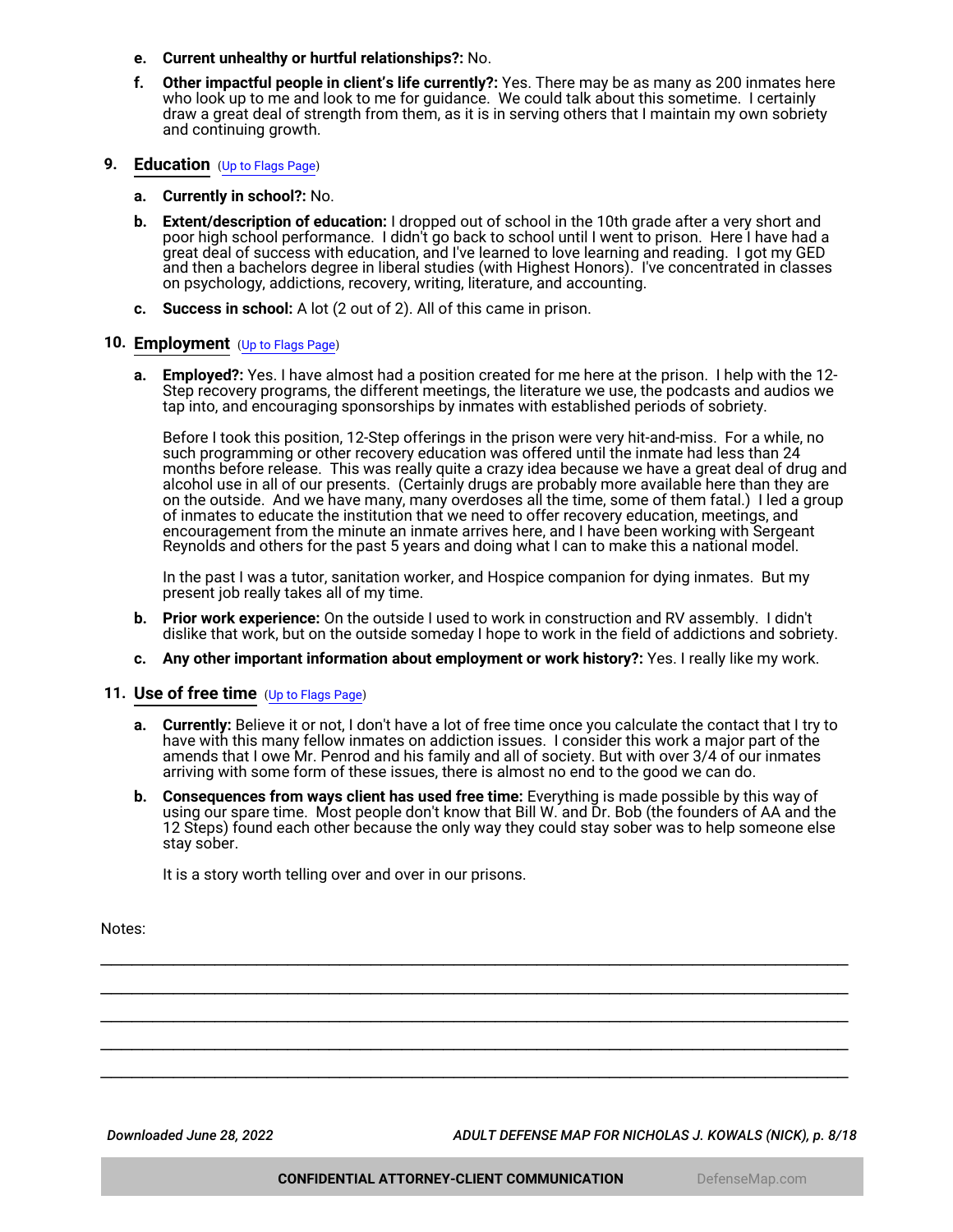### <span id="page-8-1"></span>**12. PTSD/Repeating bad memories or nightmares** ([Up to Flags Page](#page-1-0))

- **a. PTSD?:** No issue indicated.
- **b. Most shocking or upsetting experience:** The most shocking thing I have experienced, without a doubt, was taking this poor man's life.

I can't undo this terrible reality, but I continue to live with it and take responsibility for it by the good that I can be to others and by the direct amends I made to his family about a year ago (and was blessed to have them accept). Otherwise, I have no doubt I would still be having nightmares and terrible daily memories of what I did.

I can't say that it is ever completely out of my consciousness that I did this terrible thing. But as long as I have a way to serve, I am not haunted by what I did.

#### <span id="page-8-0"></span>**13. Childhood years** ([Up to Flags Page](#page-1-0))

**a. Client most wants understood about childhood:** A lot of people would say that I had a bad childhood, but I would say that I had a "good enough childhood." None of my circumstances (including imprisonment) came about because of my childhood. It was an alcoholic and chaotic childhood, but I think it was good enough that I should have risen above my problems much sooner.

#### **Childhood assets. Regarding 17 possible important childhood assets, the client reported the following:**

- **Present in client's childhood:**
	- **1. Other loving family members.** Several of these family members, including my aunt and uncle were the biggest reason my life didn't go even worse than it did. Several times I went to their homes for an escape and didn't go home for several weeks. I was lucky to have them.
- **Somewhat present in client's childhood:**
	- **1. All my basic needs.** Both of my parents were bad alcoholics, and they would often lose their jobs. There were many times we didn't have enough food or the lights went out or we were kicked out of whatever house we were renting. But we got along.
	- **2. A loving mother who stayed in my life.** Being a practicing alcoholic, my mother did the best she could. She never outright abandoned us, but she didn't exactly stay in our lives either. She was only partially present and in the role of a mother. But I'm sure she meant to do well. About two years ago she stopped drinking, but I would not say she's sober. She deals with a lot of guilt and isn't yet open to any of the spiritual messages I try to give her.
	- **3. A loving father who stayed in my life.** Like my mother, my father gave what he could. His drinking limited this. He was gone from the home many times for long periods of time, but he never completely abandoned us. He died only about five years ago, and he never got into recovery. He was a hard person to reach.
	- **4. A lot of admiration from my family and others important to me.** There was a little bit of this, but not a lot. I think my parents struggled so much to get what they needed there was nothing left for them to offer us in terms of admiration.
	- **5. A family that took my concerns and wishes seriously.** I think my parents would have WANTED to do this. They just had too many deficits themselves to pull it off. But I guess I want to believe they meant well.
	- **6. Adults who responded to my mistakes and misbehavior with positive correction instead of punishment.** The whippings and such were more or less common back then. Probably today they would not be thought acceptable. But we were OK. We certainly didn't "talk things out" or have Mr. Rogers-type discipline.
	- **7. A lot of encouragement to do well in school.** There wasn't much said about this, but I certainly felt they liked it on the few occasions when they saw me having better grades rather than worse ones.
	- **8. Good friends almost all the time.** I had close friends from some sports activities and neighborhood stuff. They weren't always the healthiest kids to be around, but it was good to know them, and a few have done well.
- **Missing in client's childhood:**
	- **1. Parents who stayed happily together.** The fighting and violence between them was

*Downloaded June 28, 2022 ADULT DEFENSE MAP FOR NICHOLAS J. KOWALS (NICK), p. 9/18*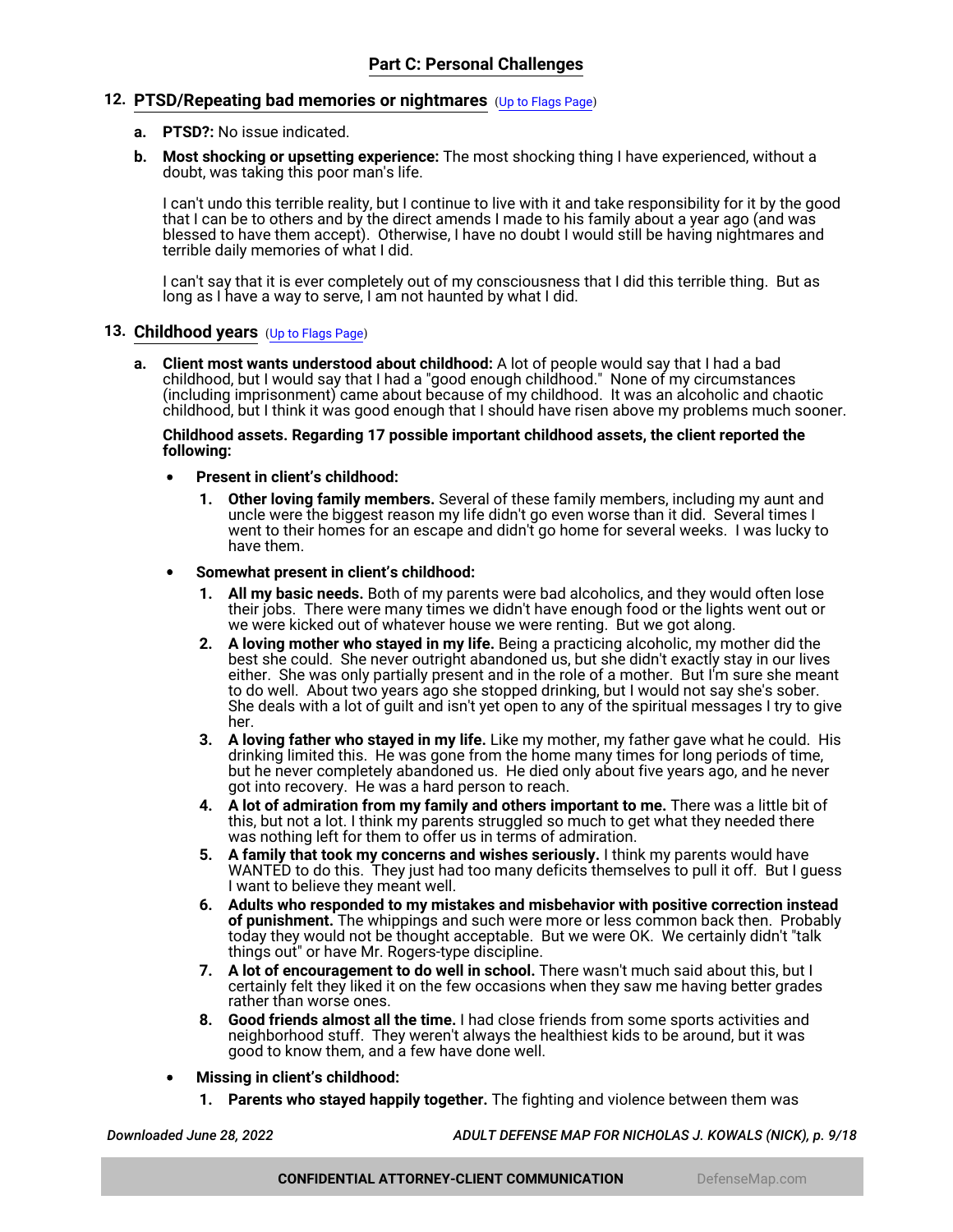finally too much, and they separated and divorced about two years before my arrest.

- **2. Peace within my family as a whole.** Peace was definitely not our strong suit at the Kowals home. There was a lot of fighting, a lot of physical violence, and a lot of hurtful emotional and verbal abuse.
- **3. A family that was able to have disagreements but then peacefully settle them.** I think we tried to love each other. But with the alcohol and violence, things never did really peacefully settle down.
- **4. A consistently safe home life.** I think most experts would say that our home was highly unsafe, certainly emotionally unsafe. (We even had a CPS investigation once about this.) Given that I find prison a much more predictable and safe place than home, I guess I would have to agree.
- **5. Consistency in the admiration and encouragement I received.** It just wan't there. My parents didn't have enough of their own needs met to be able to offer this to us. I got some of this from my aunt and uncle, for sure.
- **6. A family where I could talk about things that hurt or scared me.** I always felt if I threw one more need into the middle of our family, it might explode. So I kept a lot locked up inside myself.
- **7. An overall good experience with school.** I would take responsibility for this. I just did not apply myself in school or see the importance of doing well.
- **8. The feeling that I would have a good future.** I don't recall ever thinking about this. In fact, it always struck me as funny (and even nerdy) when I heard some kid talking about what he wanted to be when he grew up. In retrospect, of course, I can see that kind of thinking about one's future as important, but it just wasn't part of what our life was about. Funny, today I'm finally, gratefully one of those nerds.

# **c. Childhood challenges:**

# **i. Family structure during my childhood:**

- **1.** My father's death. This was technically during my childhood. I almost 18 at the time.
- **2.** Unsafe or unhealthy people brought into our home or family life. The unsafe and unhealthy person in my life was brought there by ME. And to him, I was exposed to probably 20 or 30 other very dangerous people.

# **ii. Childhood attack or physical abuse (other than sexual):**

- **1.** Hit or physically attacked.
- **2.** Threatened with being hit, physically attacked, or injured.
- **3.** A crime against me.
- **4.** Physical abuse by a family member.
- **5.** Violent physical punishment.

### **iii. Childhood emotional or verbal mistreatment or abuse:**

- **1.** A lot of hurtful criticism/put-downs from my father.
- **2.** Yelled at often.
- **3.** Made to feel unwanted in the family.
- **4.** Any other emotional abuse by a family member.
- **5.** Emotional (including verbal/spoken) abuse by someone outside my family.

### **iv. Family members' functioning during my childhood:**

- **1.** A family member with mental problems. I loved them, but I think both of my parents had mental problems. Alcoholism, we are taught, is itself a form of mental illness. But my parents also had problems with rage, an inability to control their emotions, and the like.
- **2.** A family member with trouble controlling his/her anger.
- **3.** Alcohol or drug abuse by a member of the family. Both of my parents drank amazing amounts. My dad could easily drink 2 quarts of whiskey a day. My mom could drink close to a quart of vodka a day.
- **4.** Arrest or incarceration of one or more family members. I think my dad was arrested more than a dozen times. These were for public intoxication, assault, and even a drunken burglary once. I didn't know the details of all of the arrests.

# **v. Functioning of the family during my childhood:**

- **1.** Times of homelessness.
- **2.** Times of living in an unfit home.
- **3.** Times without enough food.

*Downloaded June 28, 2022 ADULT DEFENSE MAP FOR NICHOLAS J. KOWALS (NICK), p. 10/18*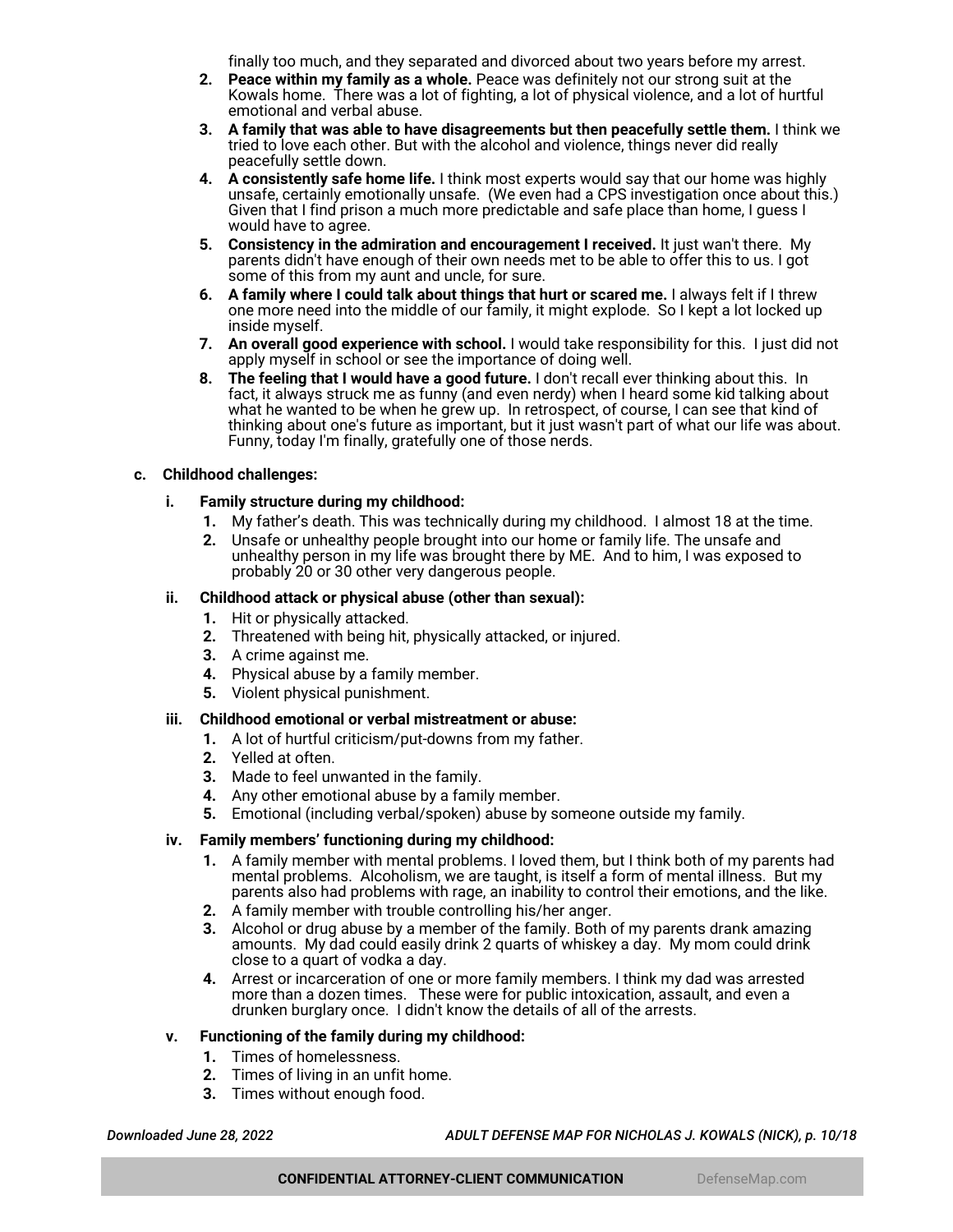- **4.** A legal case or investigation over how I (or another child) was being treated. This was the Child Protective Services case when someone anonymously turned our family in because my parents had been drinking and fighting for over a week, and some neighbors found Mark and me a couple blocks away crying.
- **5.** Physical violence between my parents.
- **6.** Repeated conflict or loud arguments between my parents.
- **7.** Repeated conflict or loud arguments between people I lived with.
- **8.** Scary behavior by someone in my family. "Scary" is an interesting word. This captures my childhood. Again, my decisions and mistakes were my decisions and mistakes, so I don't blame my circumstances on this. But, yes, I'd say our home life was defined by being scared.

### **vi. As a child, seeing something very upsetting or frightening:**

- **1.** Seeing or hearing a serious accident or injury to someone.
- **2.** Seeing or hearing someone attacked.
- **3.** Seeing or hearing someone beaten.
- **4.** Seeing or hearing a violent fight.
- **5.** Seeing or hearing someone threatened.

### **vii. As a child, feeling responsible for something bad that happened:**

- **1.** Feeling that an accident, death, or other sad or scary event was my fault.
- **2.** Feeling that I was supposed to stop or fix some problem in my family. This was always a heavy burden for Mark and me.

### **viii. Other childhood issues:**

- **1.** Doing things with a gang or hanging out with a gang.
- **2.** Alcohol use. LOTS of this starting at about 13.
- **d. Relationship with father (while growing up):** Poor (0 out of 2). I'd like to be able to say it was better than this. But it just wasn't. I keep wanting to say he wanted to do better.

**Relationship with father (today):** My father is not living. My dad died of congestive heart failure a few years after I went to prison. We didn't have much of a relationship even then. I had become sober, and I tried to talk to him about such things. But between the very difficult history between us and our different opinions about drinking and spirituality, there just didn't seem to be anything for us to build on.

**e. Relationship with mother (while growing up):** Fair (1 out of 2).

**Relationship with mother (today):** Good (2 out of 2). It isn't perfect, but we talk. I think she feels too guilty about our upbringing to do any counseling or 4th Step work ("a searching and fearless inventory" of herself), even though I have told her that she is forgiven for everything.

But she takes my calls and my letters--and even sends one a couple times a year.

- **f. Raised at any time by anyone other than mother or father?:** Yes. I lived with my aunt and uncle on several occasions. This helped a lot.
- **g. Any other serious difficulties in childhood?:** No.
- **h. ACE (Adverse Childhood Experience) Score:** 8 out of 10. The client answered Yes to the following standardized questions.
	- **1. Did a parent or other adult often either: Swear at you, insult you, put you down, or humiliate you? OR act in a way that made you afraid you might be physically hurt?**
	- **2. Did a parent or other adult in the household either: Often push, grab, slap, or throw something at you? OR ever hit you so hard that you had marks or were injured?**
	- **3. Did you often feel either: That no one in your family loved you or thought you were important or special? OR that your family didn't look out for each other, feel close to each other, or support each other?**
	- **4. Did you often feel either: That you had no one to protect you, had to wear dirty clothes, or didn't have enough to eat? OR that your parents were too drunk or high to take care of you or take you to the doctor if you needed it?**
	- **5. Were your parents ever separated, apart, or divorced?**
	- **6. Was your mother or stepmother either: Often pushed, grabbed, slapped, or had something thrown at her? Or sometimes kicked, bitten, hit with a fist, or hit with something hard?**
	- **7. Did you ever live with anyone who was a problem drinker or alcoholic or someone who used**

*Downloaded June 28, 2022 ADULT DEFENSE MAP FOR NICHOLAS J. KOWALS (NICK), p. 11/18*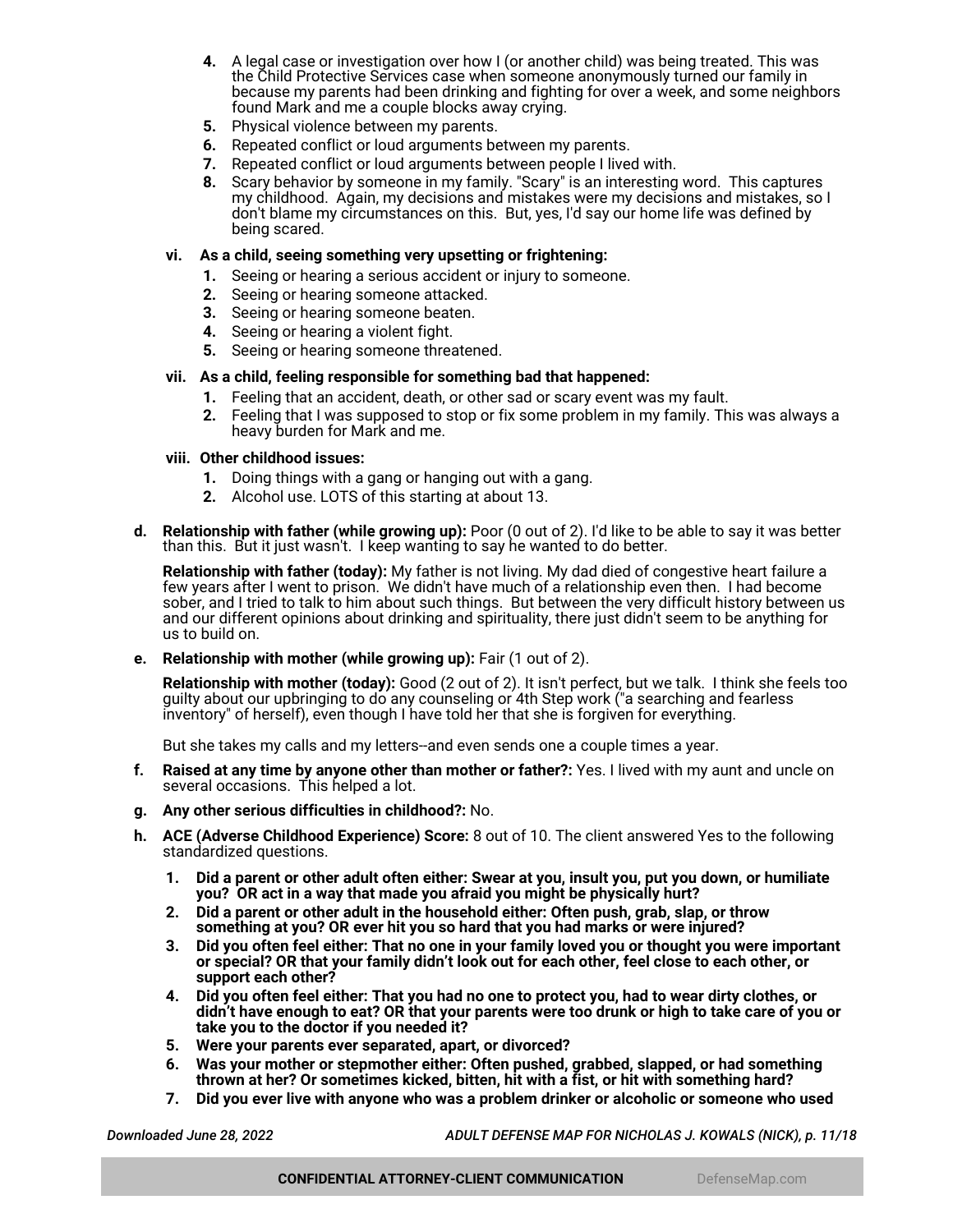**drugs?**

#### **8. Was a household member depressed or mentally ill, OR did a household member ever attempt suicide?**

Note: The ACE Questionnaire is credited with establishing the strong link between traumas in childhood and chronic disease and life difficulties in adulthood. The higher the ACE score, the greater incidence of a broad range of adult challenges. See [History and Significance of ACE](https://www.goodtherapy.org/blog/psychpedia/ace-questionnaire) [Questionnaire](https://www.goodtherapy.org/blog/psychpedia/ace-questionnaire).

#### **i. Any connection between childhood problems and legal problems (including this case)?:** I'm not sure. I want to be fair to my parents here.

My mistakes have been my mistakes. But I think any expert looking in on our family would say there is a connection between the problems in my upbringing and what happened to my life. But I made my decisions, including the more recent ones to try to make a celebration out of my life.

So, sure, I had problems in my childhood that contributed to all of this. But I am getting control over all of those things by accepting full responsibility for everything, including my decisions and what I am going to do with what was handed to me.

# <span id="page-11-1"></span>**14. One or more controlling or hurtful partners** ([Up to Flags Page](#page-1-0))

- **a. Any current involvement with a controlling or hurtful partner?:** No.
- **b. Past controlling/hurtful relationships?:** No.

# <span id="page-11-0"></span>**15. Adult years** ([Up to Flags Page](#page-1-0))

# **a. Current life assets. Among 14 possible important life assets, the client reported the following:**

# • **Definitely present today:**

- **1.** Good physical health.
- **2.** Safety in all parts of my life.
- **3.** Good peace of mind/freedom from worry most of the time.
- **4.** A lot of joy/happiness.
- **5.** At least 3 good and helpful friends I can call on anytime.
- **6.** Work I like.
- **7.** Volunteer work I like.
- **8.** A lot of purpose in my life/a feeling that my life matters to others.
- **9.** A good balance between work, rest, and play.
- **10.** A safe place to live--without fear of losing it.
- **11.** Good feelings and trust for police and other authorities.
- **12.** A spiritual life I'm happy with.
- **Somewhat present today:**
	- **1.** A loving and helpful family life. Prison isn't exactly a "loving and helpful family," but I have found a sort of family here in the opportunity to relate with good people and try to help people in need.
	- **2.** Enough money/financial security.
- **Missing today:** 0.
- **b. Client describes his/her problems in adult life:** As I said before, I had many problems in my life as a young adult due primarily to my alcohol abuse, immaturity, and selfishness. I had a beautiful wife and son, and I threw it all the way – all in the course of killing an innocent man. It was shameful.

But today, I think I can say I am one of the most fortunate people I know. I have a great deal of purpose and hope. I'm not sure anyone could ask for more, and I certainly don't feel I deserve more.

*Downloaded June 28, 2022 ADULT DEFENSE MAP FOR NICHOLAS J. KOWALS (NICK), p. 12/18*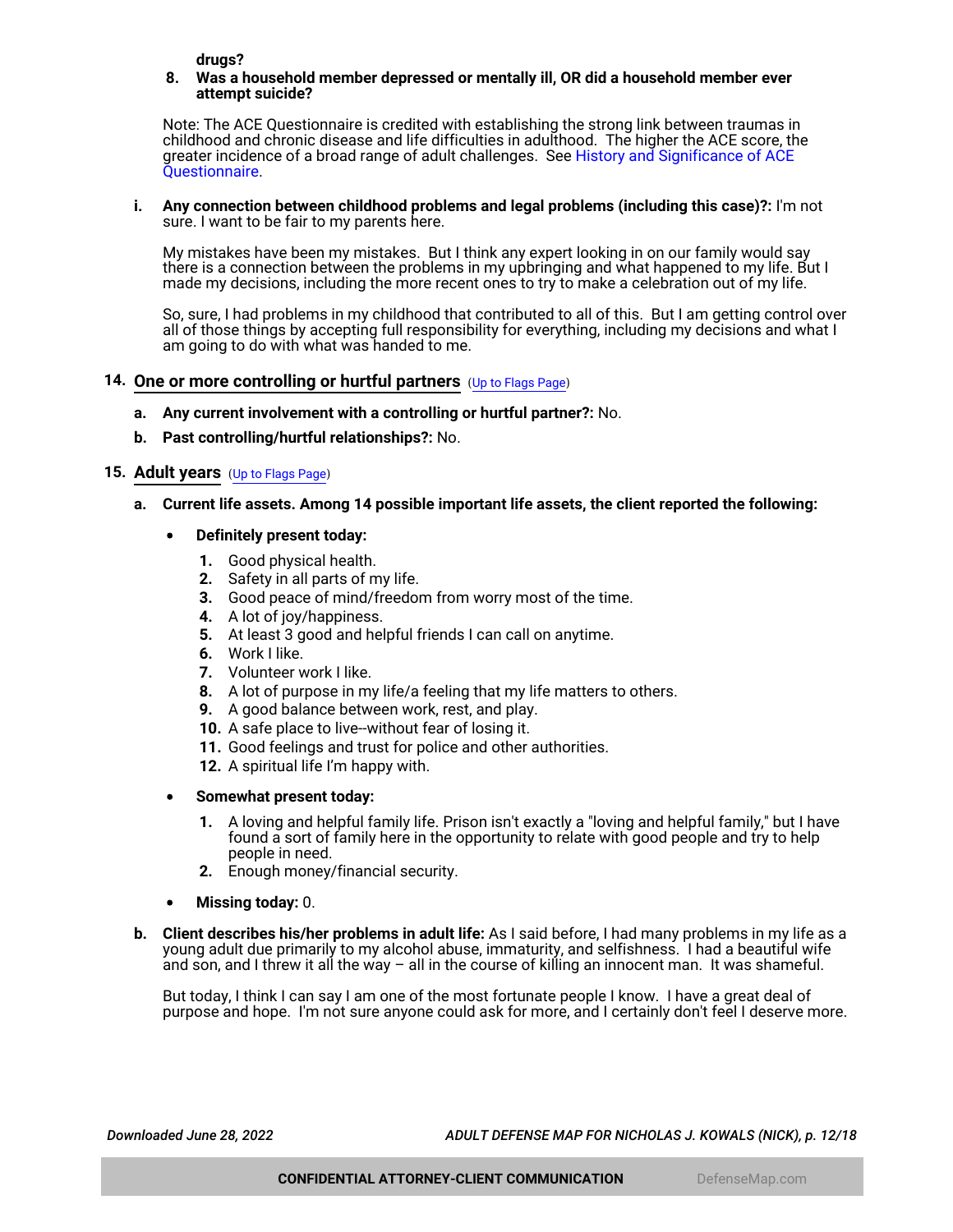# <span id="page-12-0"></span>**16. Use of alcohol** ([Up to Flags Page](#page-1-0))

# **a. Significant responses regarding use of alcohol:**

- **1.** I've sometimes had more to drink than I initially set out to drink.
- **2.** I drink more than people whose drinking doesn't seem to cause problems in their lives.
- **3.** Drinking has caused a problem in some area of my life.
- **4.** I've sometimes felt I needed to cut down on my drinking.
- **5.** I've sometimes felt guilty about my drinking.
- **6.** A friend or family member has worried or complained about my drinking.
- **7.** When thinking about giving up drinking, I've thought that I'd really miss it.
- **8.** I've planned things around whether (or how much) I would be able to drink.
- **9.** I've felt uncomfortable in some places where I couldn't drink.
- **10.** I've made promises to others about controlling or cutting down on my drinking.
- **11.** I've had trouble quitting or cutting down on my drinking.
- **12.** I've often used alcohol more than twice a week.
- **13.** I've often had more than 6 drinks in a day.
- **14.** I've tried to keep people from knowing about how much I drink.
- **15.** I've used drinking to deal with difficult feelings.
- **16.** I have one or more blood relatives with alcohol or drug problems.
- **17.** I've been arrested for something when I've been drinking.
- **18.** I've had physical problems from drinking the day before.
- **19.** I've regretted afterwards things I've said or done when drinking.
- **20.** My drinking has caused problems between a family member (or friend) and me.
- **21.** I've sometimes felt angry or annoyed by people criticizing or commenting on my drinking.
- **22.** I've been to counseling or treatment for alcohol or drugs.
- **23.** A professional has told me I may have a problem with drinking.
- **24.** I plan to use help to stay sober (A.A., other recovery fellowship, treatment, or something else).
- **25.** I've spoken to someone for advice or help about my drinking.
- **26.** I've attended one or more meetings of A.A. (Alcoholics Anonymous) or N.A. (Narcotics Anonymous).
- **b. Last used alcohol:** More than 10 years ago.
- **c. Any connection between alcohol and legal problems (including this case)?:** Yes. There is a total connection. Even back then when I was such an ass, I wouldn't have wanted to cause anyone's death.
- **d. Client's belief about having a problem with alcohol:** Yes. There is no doubt about this.

# <span id="page-12-1"></span>**17. Use of drugs (other than alcohol)** ([Up to Flags Page](#page-1-0))

- **a. Significant drug responses:** None.
- **b. Reflections on drug use:** Drugs (other than alcohol) just haven't been my problem.
- **c. Client's belief about having a problem with drugs:** No.
- **d. Any connection between drugs and legal problems (including this case)?:** No.

### <span id="page-12-2"></span>**18. Other abuse or addiction issues** ([Up to Flags Page](#page-1-0))

**a. Other addictive patterns or harmful habits?:** No.

Notes:

*Downloaded June 28, 2022 ADULT DEFENSE MAP FOR NICHOLAS J. KOWALS (NICK), p. 13/18*

\_\_\_\_\_\_\_\_\_\_\_\_\_\_\_\_\_\_\_\_\_\_\_\_\_\_\_\_\_\_\_\_\_\_\_\_\_\_\_\_\_\_\_\_\_\_\_\_\_\_\_\_\_\_\_\_\_\_\_\_\_\_\_\_\_\_\_\_\_\_\_\_ \_\_\_\_\_\_\_\_\_\_\_\_\_\_\_\_\_\_\_\_\_\_\_\_\_\_\_\_\_\_\_\_\_\_\_\_\_\_\_\_\_\_\_\_\_\_\_\_\_\_\_\_\_\_\_\_\_\_\_\_\_\_\_\_\_\_\_\_\_\_\_\_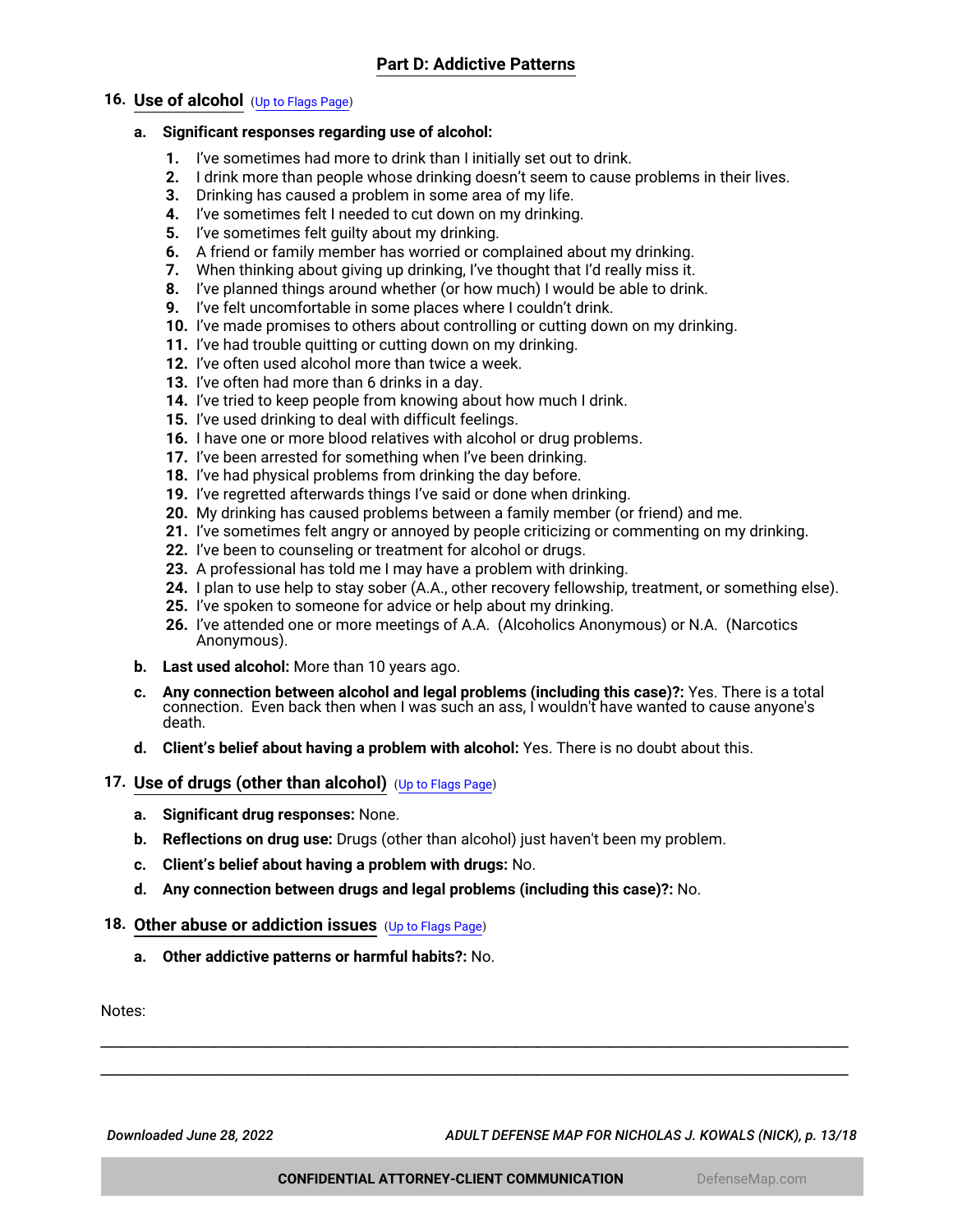# <span id="page-13-1"></span>**19. Mood and functioning issues** ([Up to Flags Page](#page-1-0))

- **I. Past suicide attempts:** No.
- **II. The client's responses don't include indications of the following in the last 12 months:**
	- **a. Thoughts of hurting myself** (0 out of 9).
	- **b. Depression** (0 out of 13).
	- **c. Thoughts of hurting others** (0 out of 8).
	- **d. More anger than most people seem to have** (0 out of 9).
	- **e. Dependence/Codependence** (0 out of 13).
- **III. Significant responses were given for the following possible mood and functioning issues in the last 12 months:**
	- **a. Other mood or functioning issue:** None.

### <span id="page-13-0"></span>**20. Counseling history** ([Up to Flags Page](#page-1-0))

- **a. In counseling currently?:** No.
- **b. Using medications currently for mental or emotional issues?:** No.
- **c. Used medications in past for mental or emotional issues?:** No.
- **d. Prior counseling/therapy?:** Yes. Really the only counseling I've had was some referrals in the first few years of incarceration when I was angry, blaming, and out of control. I had about 4 appointments, and they may have helped at least in the sense of hearing one more voice talking to me about the drinking in my past.
- **e. Participation in recovery or survivor groups?:** Yes. AA is a way of life for me now, and i even attend NA meeting, though I have no drug issue.

# **Part F: Life Patterns and Character and Mitigation Evidence**

# <span id="page-13-2"></span>**21. Client today** ([Up to Flags Page](#page-1-0))

**a. Best things in client's life today:** 1. My relationship with my son and, if possible, the chance to be out and with him and helping him.

2.. My recovery, helping others' recovery, trying to make this a better offering to young and new inmates.

- **b. Hardest or most challenging things in client's life today:** Wishing to help my son and my mom but being limited in that because of this sentence.
- **c. Worst events during incarceration:** This is hard to say, as I always want to believe we can turn things that happen to us toward something good. I will need to think about this.
- **d. Spiritual or religious aspects of client's life:** I'm highly spiritual. This is important because AA and NA really are spiritual programs.
- **e. Jobs and job training while incarcerated:** 1. January 17, 2012-November 1, 2013; Medical and Hospice Companion. This is trained companionship service to disabled inmates and simultaneous training in medical safety. This involved being matched one-on-one with various disabled inmates (inmates with cancer, strokes, Alzheimer's, Lewy Body, other dementias, and recovery from surgeries). Then 2-4 hours a week I got classes on this health care. I was always rated "Superior/Highest" and was taken off only because the prison worries about burnout in this field (especially when one of our "Charges" passes away or must go into lockdown care.

2. November 1, 2013-February 29, 2015; GED tutoring. I tutored hundreds of inmates in Math, English, and Writing for their GED examinations. I loved this work and still get letters of thanks from inmates I helped. I was always rated "Superior/Highest."

3. March 1, 2015-January 15, 2021; Inmate Recovery Instruction Aide. After helping to convince the administration that we need more 12-Step meetings and instruction, I was asked to assume this new position to help with this instruction. We made our program into a national model. Among

*Downloaded June 28, 2022 ADULT DEFENSE MAP FOR NICHOLAS J. KOWALS (NICK), p. 14/18*

**CONFIDENTIAL ATTORNEY-CLIENT COMMUNICATION DefenseMap.com**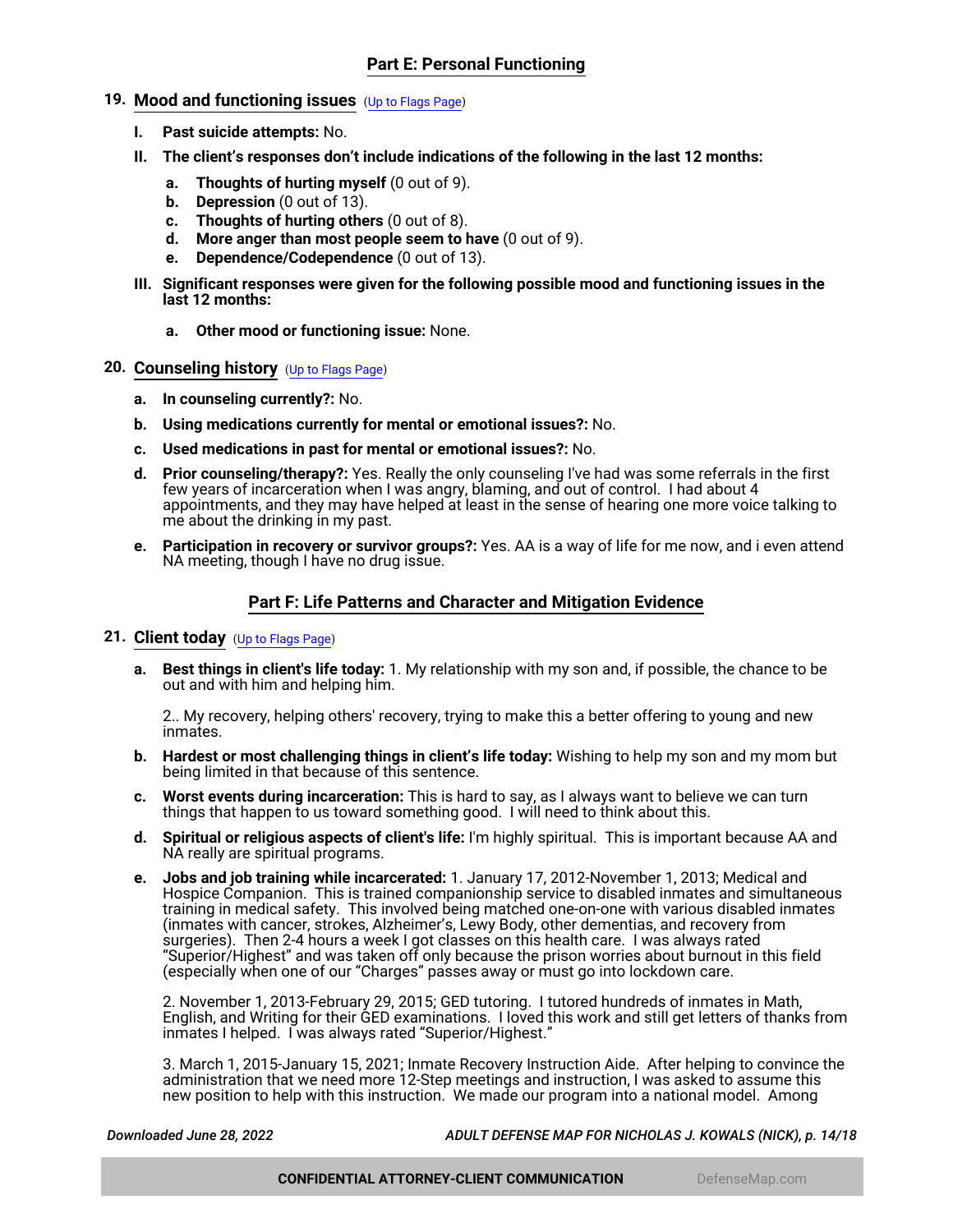other things, we implemented (a) use of podcasts, videos, and audios of recovery speakers from RecoverySpeakers.com and elsewhere, (b) actual use of the 12 Steps instead of just reading them at the start of meetings and then ignoring them, (c) the extension of recovery services to (c) getting recovery services to inmates as soon as possible following thither arrival and regardless of how much time is left on their sentences, and (d) encouragement of AA and NA sponsor relationships between inmates. Again, I was always rated "Superior/Highest."

4. January 16, 2021-present; Inmate recovery Instruction Co-Director. This same work but with expanded responsibilities to schedule volunteers, set up Zoom meetings and talks, and addressing the overdose crisis in the institution.

**f. Classes/education while incarcerated:** 1. "Introduction to The 7 Habits of Highly Effective People," March 14, 2012-September 1, 2014; 32 classes of 2 hours each. Certificate dated September 1, 2014. This was an amazing class that helped me to know I'm in charge of my destiny (Habit 1: "Be Proactive") right on through the rest. I use every one of these every day and love to share them with anyone else who's interested.

2. "Clean and Sober 101," March 1, 2014-August 30, 2014; 16 classes on how being clean and sober is a product of wise decisions every day. Certificate dated August 30, 2014. This was an excellent list of 20 wise decisions the clean and sober person ca make every day from actually knowing and using the Steps, to teaching the Steps and sponsoring others, to choosing friends and surroundings wisely, to just plain stopping and reaching out for help at the moment relapse becomes thinkable—and much more. Maybe the most powerful experience in my life, because this prison (like all of them) is also full of drugs and alcohol.

3. "12 Steps and You," September 9, 2014-January 30, 2016; 60 weekly classes on "why the Steps actually work—if we just work them" (our slogan). Certificate dated January 30, 2016. Truly powerful. What I liked best is that we were able to confront ourselves and others on how so many people had been going to NA/AA meetings, but never knew the Steps. We challenged ourselves and became people in real recovery. I'd say every one of us who stayed in the program knew the Steps and, most important, USED THEM EVERY DAY. Where we once thought we were in recovery but actually were sleepwalking through meetings because we didn't know the Steps, we became, like Step 12 says, people who "practice these principles in all our affairs."

4. "Surviving and Thriving," December 15, 2015-June 1, 2017; 75 weekly classes on rising above abuse and family chaos of all kinds, including by putting one's recovery to a good use like helping others. Certificate dated June 1, 2017. The instructors were outside volunteers from our community college and were amazing. So many of us for the first time were able to face terrible things that had happened to us and stop being victims.

5. "Relationships and Their Effects," March 1, 2016-January 31, 2020; weekly classes on how we're all affected more than we realize by who we hang with AND who we avoid. The slogan was, "You're the average of the 5 people you spend the most time with," and this really hit home to all of us.

6. "Clean and Sober 2.0," December 1, 2019-present; I've been co-teaching the 101 classes with the instructors. It's been an amazing experience to be this help to others. I've probably helped to teach over 400 fellows.

- **g. Counseling, drug/alcohol recovery fellowship, religious groups, and other personal growth while incarcerated:** Hundreds of AA meetings, several dozen NA meetings, many "Speaker Meetings" where I was the presenter, instructor at hundreds of recovery classes, and more. I can give you a separate schedule of all these.
- **h. Other measures at self-improvement during incarceration:** I've taken virtually every class, program, and volunteer activity available to me. Again, I have a separate document with all these that I will give you.
- **i. Rules/conduct violations during this incarceration:** I had 7 violations, all in the first year of my arrival. And then nothing since then.

1. December 24, 2011; Disobeying an order (to exit my cell); Admitted the violation; 30 days extra cleaning work.

2. January 1, 2012; Continuing to argue after being ordered to stop; Admitted violation; Written warning.

3. March 30, 2012; Missing count; Denied violation and found guilty of lesser charge of not advising of referral to infirmary; Written warning.

4. July 2, 2012; Missing count; Denied violation (based on following an officer's order) and found

*Downloaded June 28, 2022 ADULT DEFENSE MAP FOR NICHOLAS J. KOWALS (NICK), p. 15/18*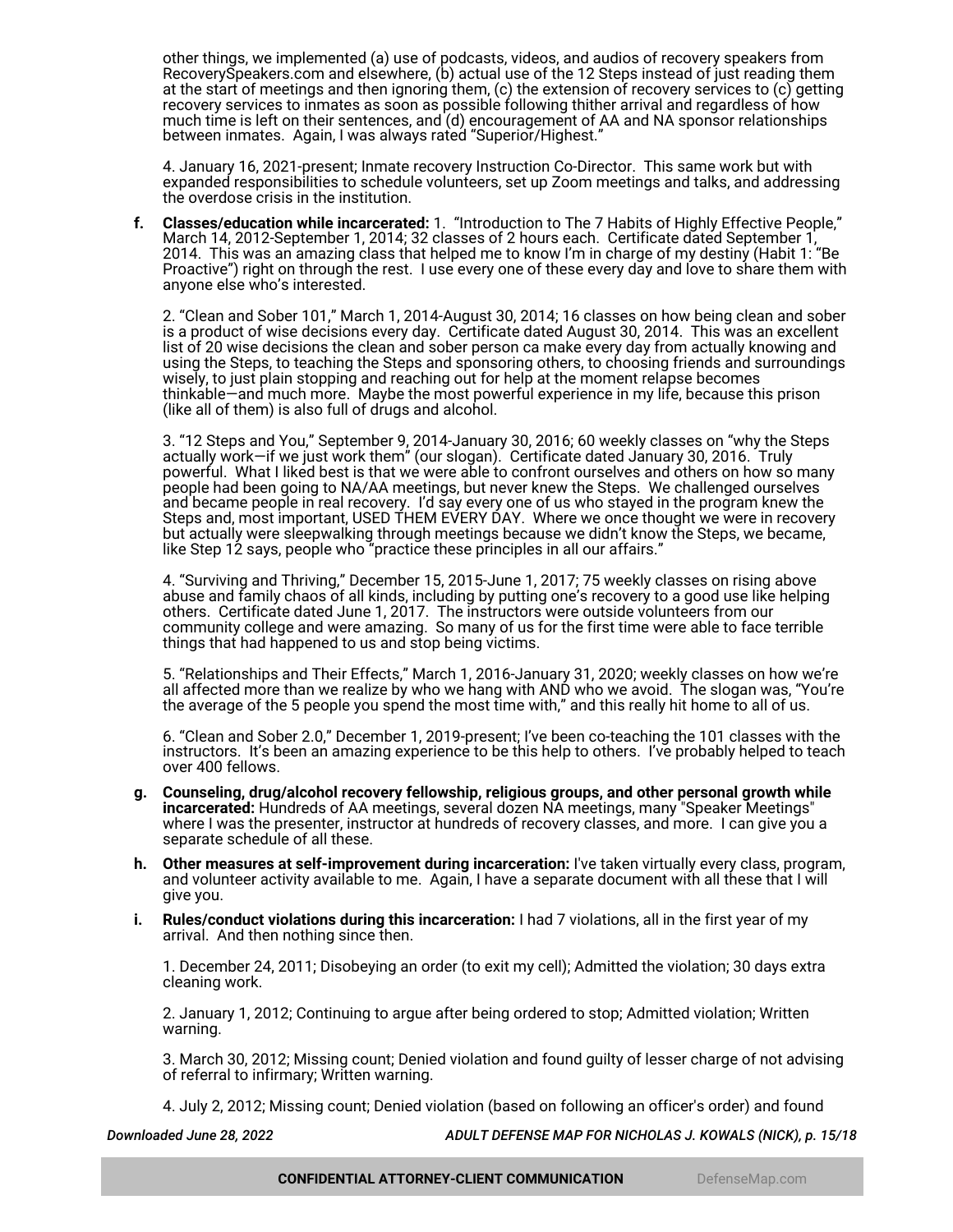Not guilty.

- 5. July 14, 2012; Unauthorized food in cell; Admitted; Written warning.
- 6. September 1, 2012; Unauthorized extra pillow in cell; Admitted; Written warning.

7. October 15, 2012; Missing count without excuse; Admitted (was playing basketball and lost track of time); 30 days extra cleaning work.

**j. Assistance to the institution/facility during incarceration:** I would cite all my 12-Step work, sponsorship of probably 30 guys in recovery, and help in creating a national model of a prison recovery program.

The power of the P.U.T.S. program has surprised everyone. It's a simple way to change lives every day.

Learn the Steps.

Use the Steps.

Share the Steps.

And talk about them everyday.

One of our members once counted the number of words in the 12 Steps. Oddly, there were only 200. And exactly 200. What a strangely round number, we thought. But we realized that was fewer words than in the hundreds of songs we all knew by heart. Why not learn THESE 200 life-giving words?

- **k. Living arrangement plans:** With my brother Mark Kowals, 1621 E. LaSalle Street, Des Moines, Iowa. I would pay him as soon as I had a job. This is only about 2 miles from where my son and his mother live, and only about 3 miles from where my sick mother lives.
- **l. Work plans:** I would take any job available to me, but my goal would be to apply to Oaklawn Mental Health Services and any other organization offering drug and alcohol counseling and support. I do have current jobs offers from Royal RV Construction, Ferrell Industries, Cross Home Renewals, and several other companies. None of these is beneath me, and I'll gladly accept any of these offers. But my ultimate goal is to use my difficult past and terrible mistakes to help others.
- **m. Other release resources:** AA, NA, counseling, and anything else my family, sponsor, or parole officer recommends. I'm open to all the help anyone thinks I need.
- **n. Special upcoming opportunities or circumstances:** My son is close to going into high school. He has worried about me enough, and he deserves my support. My mother has cancer and could use my help.
- **o. Client plans for more steps supporting release:** Believe it or not, my days and evenings are quite full. But I would add anything useful that comes along, whether it's something to help me directly or to help others.
- **p. Other important information about the relief sought:** I believe Mr. Penrod's family might well support this as well.

# <span id="page-15-0"></span>**22. Client's thoughts on the future** ([Up to Flags Page](#page-1-0))

- **a. Wish for changes in the following areas:**
	- **1. Relationships.** I would like to continue with my excellent relationships with my son and his mother, my mother, my brother, and my aunt and uncle. But I'd also like to connect with some of the teachers and coaches who tried to help me and are working with troubled kids now.
	- **2. Education.** I'd like to take college and professional classes in addictions and social work so that someday I can have the best job possible helping people.
	- **3. Work/work skills.** I want to get any license necessary to put my recovery skills to work for others. It may be a stretch, but I'd like to work with corrections organizations to pass our model recovery program to other institutions.
- **b. Client goals:** To be a great hands-on dad, a help to my mother, and a professional in the field of addiction services.
- **c. Specific things client thinks a judge would like to see 4 months from now:** I think a judge would want me to continue with my current recovery and work.

*Downloaded June 28, 2022 ADULT DEFENSE MAP FOR NICHOLAS J. KOWALS (NICK), p. 16/18*

**CONFIDENTIAL ATTORNEY-CLIENT COMMUNICATION DefenseMap.com**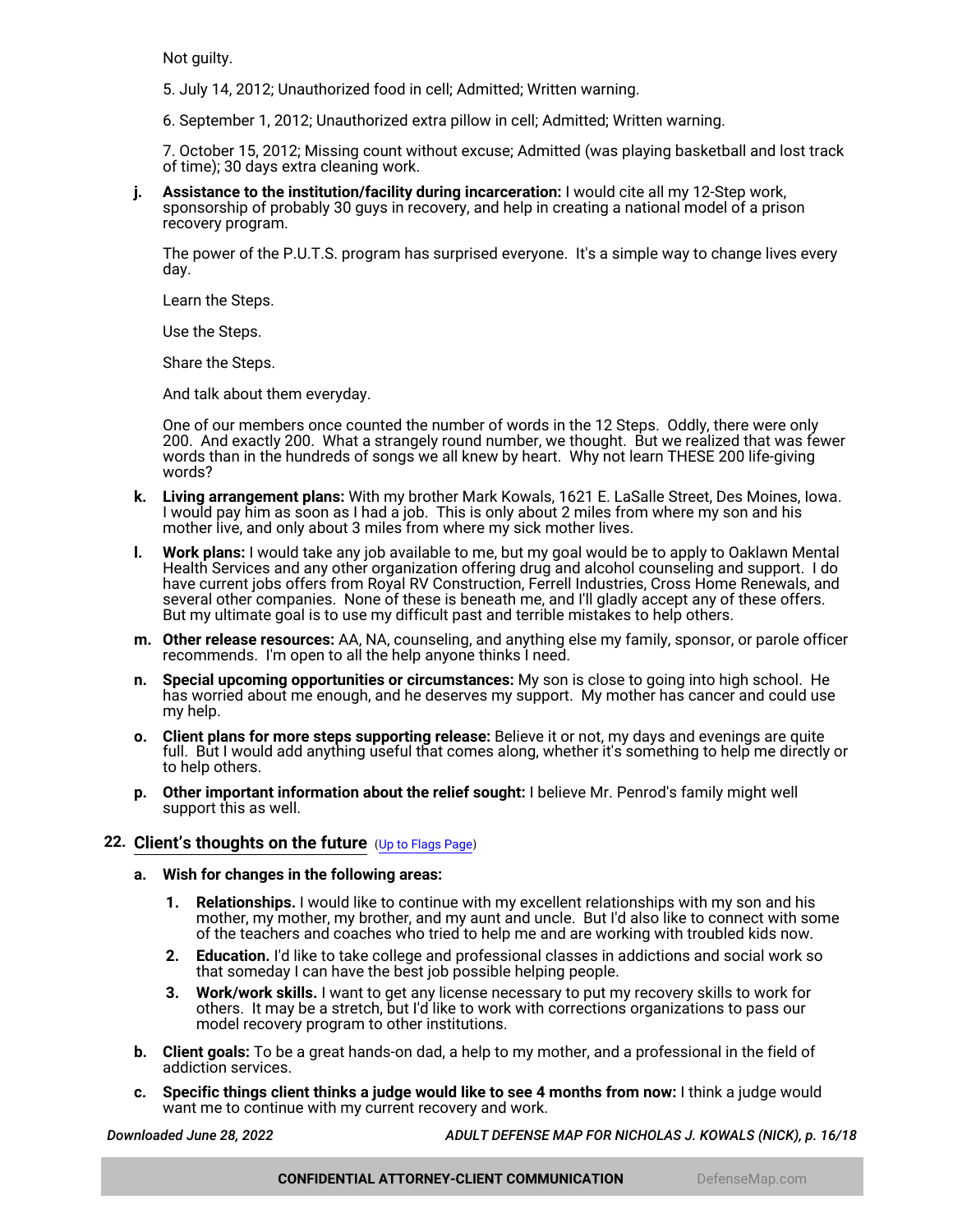**d. Something good the client can imagine coming from current challenges:** Indeed! There is a famous page in the AA Big Book: "There are no mistakes in God's world." So, it's all what you make of your circumstances. This is what Habit 1 of "The 7 Habits of Highly Effective People" teaches. So, yes, DEFINITELY!

And I think it's my absolute responsibility to make good come out of the terrible crime I committed.

### <span id="page-16-0"></span>**23. Character and mitigation evidence** ([Up to Flags Page](#page-1-0))

- **a. Best accomplishments:** Without repeating what I've already written, I'd definitely point to P.U.T.S. and my other efforts to address my own alcoholism and set an example for others.
- **b. Personal strengths:** I have great energy and a strong desire to help people in need, especially young adults trying to overcome problems.
- **c. People client is currently helping (or who currently rely on client):** As I say, my son and my mother head this list. And I also like to think I can help many others with the example of my recovery.
- **d. Other people client has helped:** I was a jackass before prison, so I can't cite to much good in me from long ago. But I think what I've done since has been a lot better.

#### **e. Client's Index of Supporters:**

- **1. Richard and Laurie Williams:**
	- **a. Relation to client:** My aunt and uncle.
	- **b. Trustworthiness:** These are powerfully good people. They gave me sanctuary as I was growing up. My aunt is a middle school counselor, and my uncle is supervisor at Riverside Industries, a plastics manufacturing business. They both volunteer at their church and at Habitat for Humanity.
	- **c. Contact information:** 515-532-8472.
	- **d. Specific help:** They can give great guidance and encouragement, just as they have in all these years they've stayed in touch with me. They say they have an extra car I can borrow and use as much as I need. They want to offer financial as well as personal and spiritual assistance.
- **2. Sgt. Reynolds:**
	- **a. Relation to client:** Sgt. Reynolds has been in charge of recovery services at our facility and thus my supervisor for 6 years.
	- **b. Trustworthiness:** Sgt. Reynolds is admired by everyone. He's an outstanding corrections official and also a volunteer fireman, a co-instructor at the parenting and co-parenting classes for the local courts, and a certified 7 Habits instructor. An amazing, amazing man.
	- **c. Contact information:** Iowa State Penitentiary, 2111 330th Avenue, PO Box 316, Fort Madison, IA 52627.
	- **d. Specific help:** Sgt. Reynolds has often said he wants to do anything he can to help me succeed on the outside. I hope to always know him.
- **3. Mark Kowals:**
	- **a. Relation to client:** Brother.
	- **b. Trustworthiness:** Mark is a terrific guy who's worked exceptionally hard to overcome issues from our childhood. He's a Head Start instructor, which I think is so amazing given that he didn't get much of a good start to his own life.
	- **c. Contact information:** 515-532-7722.
	- **d. Specific help:** Mark wants me to live with him and wants to help me in any way he can.
- **4. Sarah Kowals.:**
	- **a. Relation to client:** Mother.
	- **b. Trustworthiness:** My mom had many problems from her drinking and her own alcoholic family. But she has been a person of integrity at some other times when it's counted.
	- **c. Contact information:** 515-950-8844.
	- **d. Specific help:** My mom would always encourage me and give the best advice she could. I think she can support the rekindling of my hands-on relationship with Nick, Jr.

*Downloaded June 28, 2022 ADULT DEFENSE MAP FOR NICHOLAS J. KOWALS (NICK), p. 17/18*